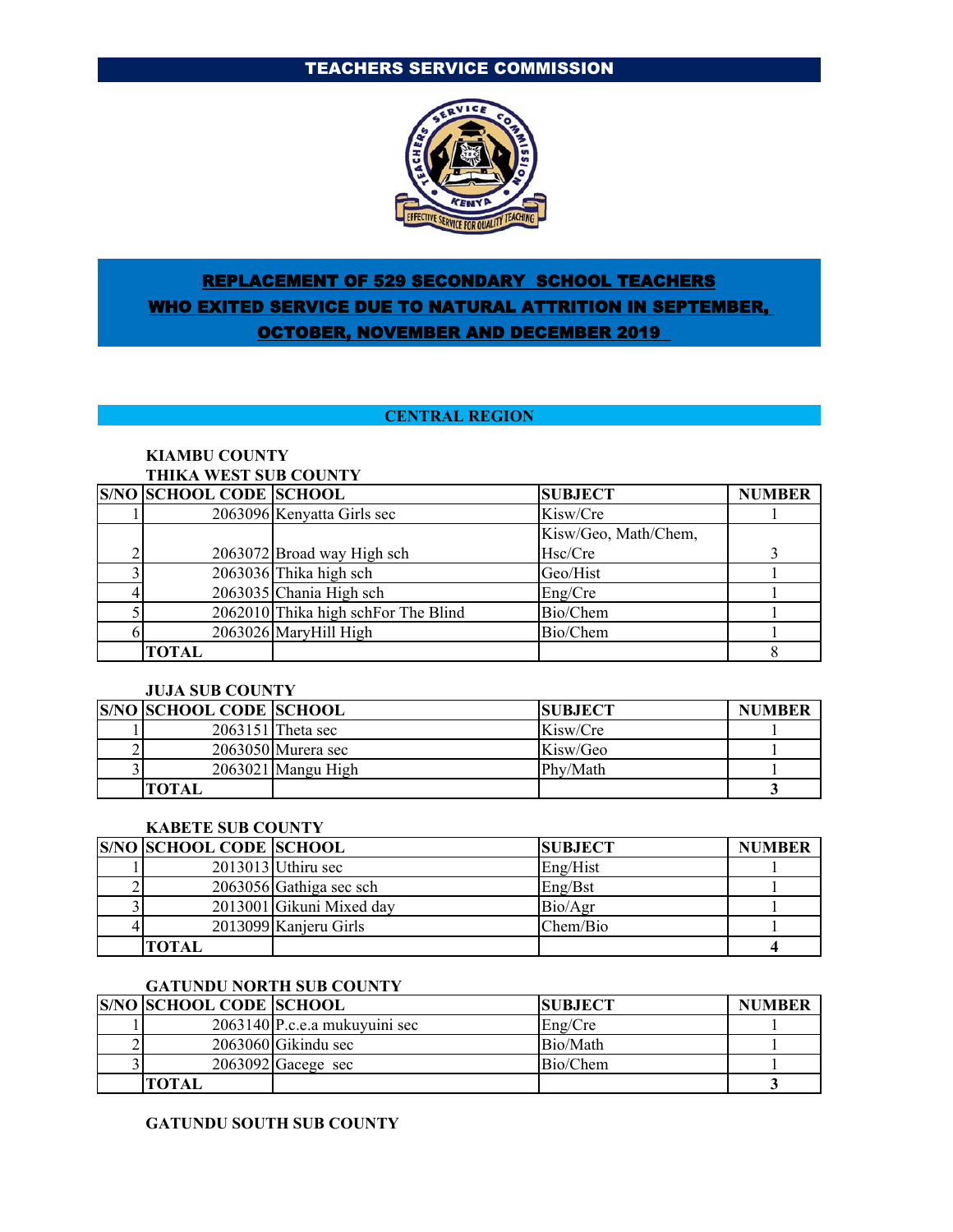| <b>S/NO SCHOOL CODE SCHOOL</b> |                          | <b>SUBJECT</b> | <b>NUMBER</b> |
|--------------------------------|--------------------------|----------------|---------------|
|                                | $2063025$ Ituru High sec | Bio/Chem       |               |
|                                | $2063038$ Icaciri sec    | Chem/Geo       |               |
| <b>TOTAL</b>                   |                          |                |               |

# **GITHUNGURI SUB COUNTY**

| <b>S/NO SCHOOL CODE SCHOOL</b> |                               | <b>SUBJECT</b> | <b>NUMBER</b> |
|--------------------------------|-------------------------------|----------------|---------------|
|                                | 2013106 Githunguri Tech & sec | Eng/Lit        |               |
|                                | 2013143 P.C.E.A Mitahato sec  | Geo/Bst        |               |
| <b>TOTAL</b>                   |                               |                |               |

#### **LIMURU SUB COUNTY**

| <b>S/NO SCHOOL CODE SCHOOL</b> |                                | <b>SUBJECT</b>      | <b>NUMBER</b> |
|--------------------------------|--------------------------------|---------------------|---------------|
|                                |                                | Bio/Agr, Maths/Phy, |               |
|                                | 2013012 Loreto high sch-Limuru | Math/Bst            |               |
|                                | 2013135 Bibirioni Boys         | Eng/Lit             |               |
|                                | 2013018 Ngenia sec sch         | Bio/Agr             |               |
| TOTAL                          |                                |                     |               |

# **KIAMBAA SUB COUNTY**

| <b>S/NO SCHOOL CODE SCHOOL</b> |                        | <b>SUBJECT</b>        | <b>NUMBER</b>  |  |
|--------------------------------|------------------------|-----------------------|----------------|--|
|                                | Senior Chief Koinange  |                       |                |  |
|                                | $2013035$ Girls sec    | Comp/Math             |                |  |
|                                | 2013019 Karuri Sec sch | Hsci/PE               |                |  |
| <b>TOTAL</b>                   |                        |                       |                |  |
| <b>KIKUYU SUB COUNTY</b>       |                        |                       |                |  |
| <b>CAIO COUGOI CODE COUGOI</b> |                        | $C$ in $D$ $C$ in $C$ | <b>MILLION</b> |  |

| <b>S/NO SCHOOL CODE SCHOOL</b> |                                 | <b>SUBJECT</b>    | <b>NUMBER</b> |
|--------------------------------|---------------------------------|-------------------|---------------|
|                                | $2013079$ Renguti sec           | Kisw/Cre, Geo/Bst |               |
|                                | 2013065 Musa Gitau sec          | Phy/Math          |               |
|                                | 2013021 Karai mixed sec         | Math/Chem         |               |
|                                | 2013116 P.C.E.A Mai-A-Ihii High | Bio/Chem          |               |
|                                | 2013009 Alliance Girls          | Chem/Bio          |               |
| TOTAL                          |                                 |                   |               |

### **LARI SUB COUNTY**

| <b>S/NO SCHOOL CODE SCHOOL</b> |                                          | <b>SUBJECT</b> | <b>NUMBER</b> |
|--------------------------------|------------------------------------------|----------------|---------------|
|                                | 2013133 Gitithia Girls sec               | Chem/Geo       |               |
|                                | 2013113 St. Josephs The worker - KERAITE | Chem/Math      |               |
|                                | 2013111 Precious Blood Kagwe             | Maths/Bst      |               |
| готаі                          |                                          |                |               |

# **KIRINYAGA COUNTY**

# **KIRINYAGA CENTRAL SUB COUNTY**

| <b>S/NO SCHOOL CODE SCHOOL</b> |                                     | <b>SUBJECT</b>  | <b>NUMBER</b> |
|--------------------------------|-------------------------------------|-----------------|---------------|
|                                | 2023039 St. Agnes Girls Kiranja sec | Eng/Lit         |               |
|                                | $2023041$ Kagumo sec                | Agr/PE, Eng/Lit |               |
|                                | 2023077 Mutitu sec                  | Math/Bst        |               |
|                                | 2023012 Mutira sec                  | Geo/Math        |               |
|                                | 2023007 Kamuiru boys sec            | kisw/Hist       |               |
| TOTAL                          |                                     |                 |               |

# **KIRINYAGA EAST SUB COUNTY**

|   | <b>S/NO SCHOOL CODE SCHOOL</b> |                            | <b>ISUBJECT</b> | <b>NUMBER</b> |
|---|--------------------------------|----------------------------|-----------------|---------------|
|   |                                | $2023002$ Kianyaga sec     | Bio/Bio         |               |
| ∼ |                                | 2023017 Kiamutugu Boys sec | Math/Phy        |               |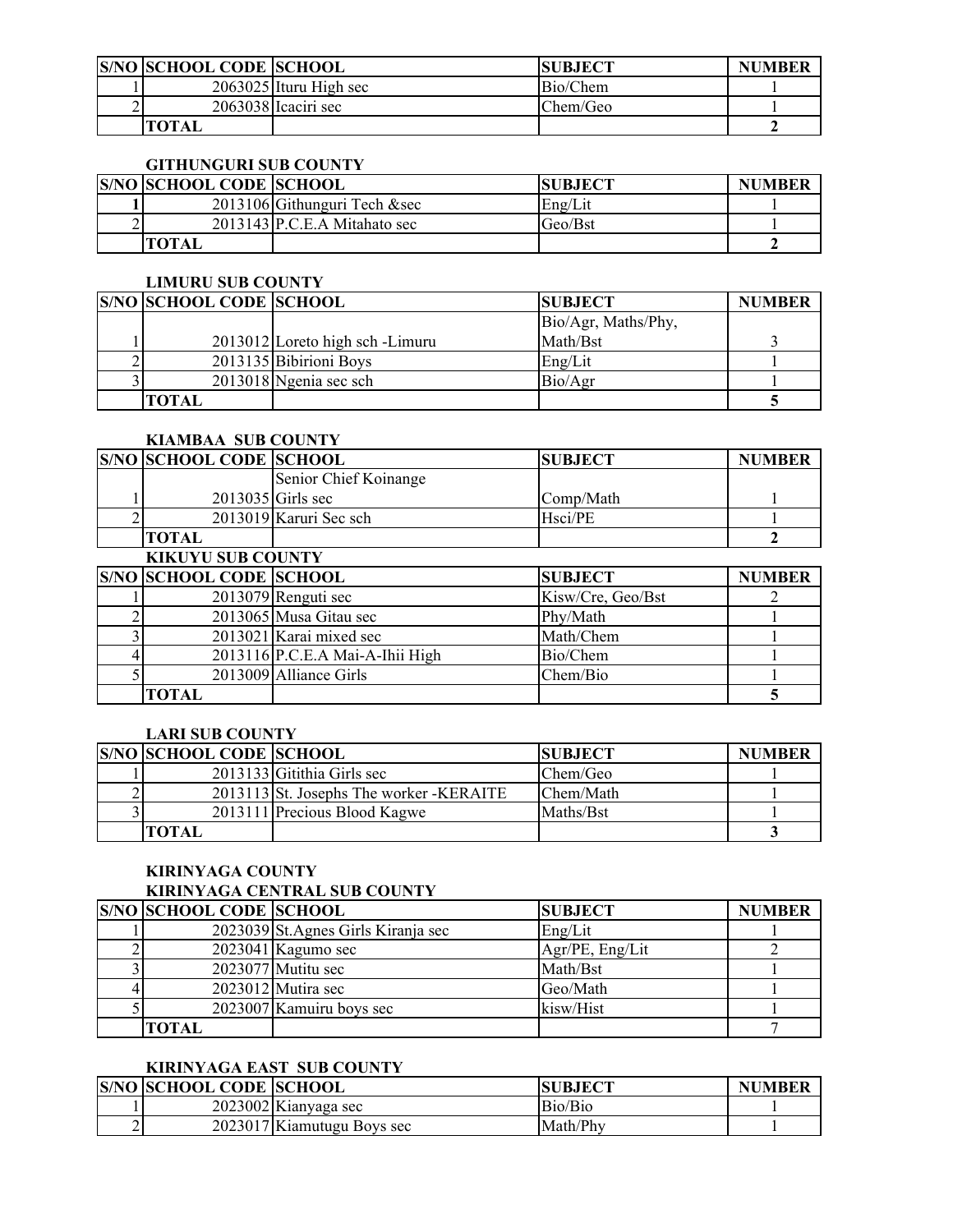|                 | 2023081 Kiaumbui Sec | Math/Phy  |  |
|-----------------|----------------------|-----------|--|
|                 | $2023070$ Kavote sec | Math/Chem |  |
| 2023035 Kiangai |                      | Kisw/Geo  |  |
|                 |                      |           |  |

# **KIRINYAGA WEST SUB COUNTY**

| <b>S/NO SCHOOL CODE SCHOOL</b> |                            | <b>SUBJECT</b> | <b>NUMBER</b> |
|--------------------------------|----------------------------|----------------|---------------|
|                                | $2023049$ Kiburu sec       | Phy/Math       |               |
|                                | 2023029 Gathambi Girls sec | Bio/Agr        |               |
| <b>TOTAL</b>                   |                            |                |               |

#### **MWEA EAST SUB COUNTY**

| <b>S/NO SCHOOL CODE SCHOOL</b> |                             | <b>SUBJECT</b> | <b>NUMBER</b> |
|--------------------------------|-----------------------------|----------------|---------------|
|                                | 2023023 St. Triza kutus sec | Eng/Lit        |               |
|                                | $2053053$ Togonye sec       | Phy/Maths      |               |
| ™ОТА.                          |                             |                |               |

### **MURANGA COUNTY**

# **KANDARA SUB COUNTY**

| <b>S/NO SCHOOL CODE SCHOOL</b> |                         | <b>SUBJECT</b> | <b>NUMBER</b> |
|--------------------------------|-------------------------|----------------|---------------|
|                                | 2073126 Naaro mixed day | Eng/Cre        |               |
|                                | 2073053 Nguthuru sec    | Chem/Math      |               |
|                                | $2073101$ Gichagi-ini   | Eng/Lit        |               |
|                                | 2073083 Gakui sec       | Eng/Lit        |               |
| TOTAL                          |                         |                |               |

# **MATHIOYA SUB COUNTY**

| <b>S/NO SCHOOL CODE SCHOOL</b> |                            | <b>SUBJECT</b> | <b>NUMBER</b> |
|--------------------------------|----------------------------|----------------|---------------|
|                                | 2033028 Kiriaini Girls sec | Eng/Lit        |               |
|                                | 2033011 Wahundura High sch | Chem/Bio       |               |
|                                | 2033046 Kamacharia Girls   | Math/Bst       |               |
|                                | 2033051 Kairo Girls sec    | Phy/Math       |               |
| <b>TOTAL</b>                   |                            |                |               |

#### **KANGEMA SUB COUNTY**

| <b>S/NO SCHOOL CODE SCHOOL</b> |                       | <b>SUBJECT</b> | <b>NUMBER</b> |
|--------------------------------|-----------------------|----------------|---------------|
|                                | 2033017 Kibutha Girls | Bio/Agric      |               |
| <b>TOTAL</b>                   |                       |                |               |

# **MURANGA EAST SUB COUNTY**

| <b>S/NO SCHOOL CODE SCHOOL</b> |                          | <b>SUBJECT</b>       | <b>NUMBER</b> |
|--------------------------------|--------------------------|----------------------|---------------|
|                                | 2033114 Nyakihai sec sch | Math/Phy             |               |
|                                |                          | Math/Bst, Agric/Bio, |               |
|                                | 2033009 Muranga High     | Chem/Maths           |               |
|                                | 2033031 Mumbi girls sec  | French               |               |
| [OTAL                          |                          |                      |               |

### **MURANGA SOUTH SUB COUNTY**

| <b>S/NO SCHOOL CODE SCHOOL</b> |                           | <b>SUBJECT</b> | <b>NUMBER</b> |
|--------------------------------|---------------------------|----------------|---------------|
|                                | 2063107 Peter Kariuki sec | Music/Geo      |               |
|                                |                           |                |               |

#### **KIGUMO SUB COUNTY**

| S/NO | <b>SCHOOL</b><br><b>CODE</b> | <b>SCHOOL</b>   | <b>IECT</b><br>ЭU<br>БJ | IIMRFE<br>N. |
|------|------------------------------|-----------------|-------------------------|--------------|
|      | 307313<br>∸                  | . IKamukabi sec | Bio/<br>'Math           |              |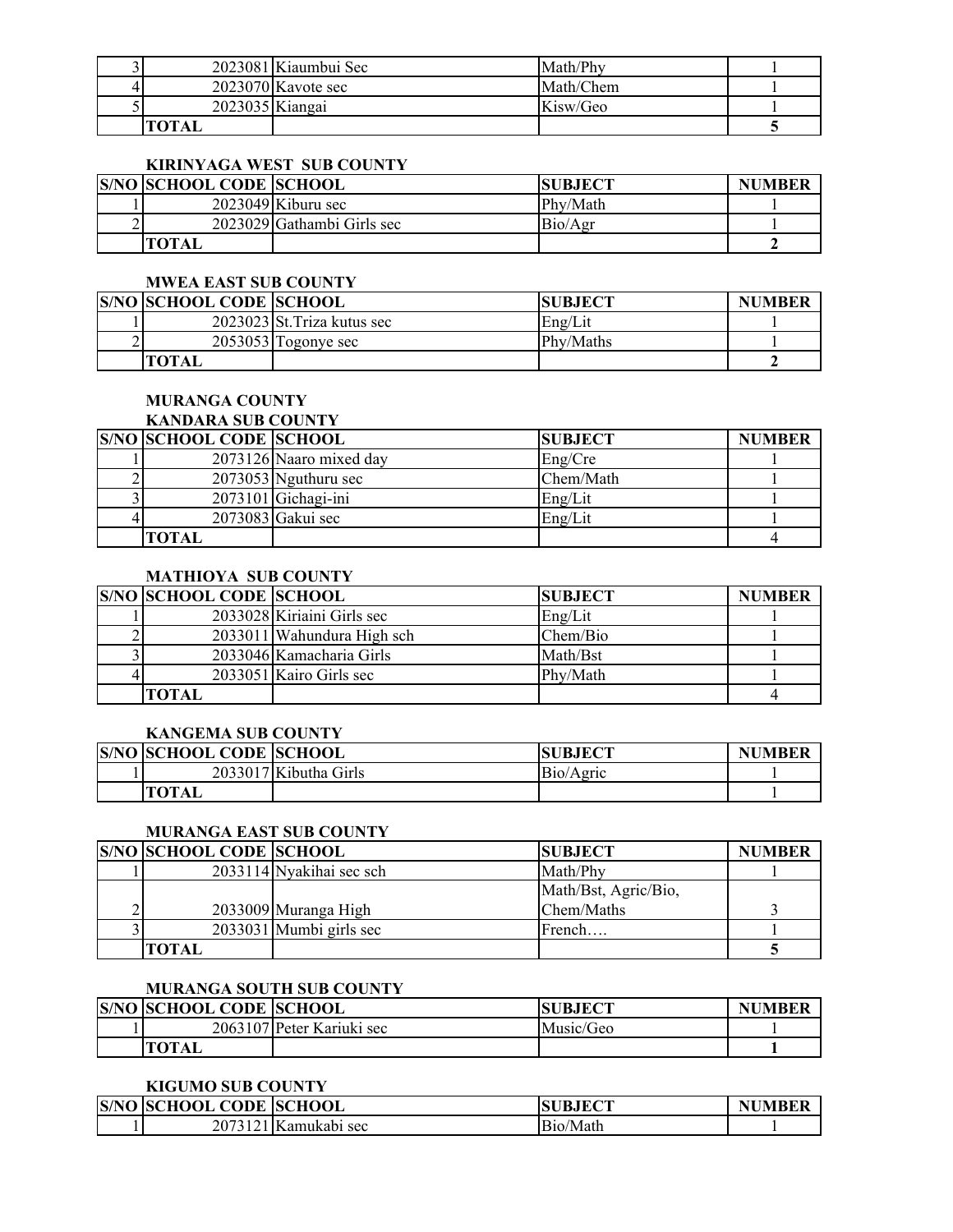| 207200<br>∠U. | sec<br>`deren.<br>$\sim$ | NЛ<br><b>TEC</b><br>m. |  |
|---------------|--------------------------|------------------------|--|
| <b>Allege</b> |                          |                        |  |

### **KAHURO SUB COUNTY**

| <b>S/NO SCHOOL CODE SCHOOL</b> |                                           | <b>SUBJECT</b>      | <b>NUMBER</b> |
|--------------------------------|-------------------------------------------|---------------------|---------------|
|                                | 2033013 Kiaguthu Boys sec                 | Chem/Bio            |               |
|                                | $2033053$ Dr. Kiano Girls sec             | Math/Bst            |               |
|                                | 2033006 Kahuhia Girls sec                 | Kisw/Hist, Math/Phy |               |
|                                | 2033093 St. Vincent D.E.P. Kionjo-ini sec | Eng/Lit             |               |
| TOTAL                          |                                           |                     |               |

### **GATANGA SUB COUNTY**

| <b>S/NO SCHOOL CODE SCHOOL</b> |                             | <b>SUBJECT</b> | <b>NUMBER</b> |
|--------------------------------|-----------------------------|----------------|---------------|
|                                | $2063091$ Ngatho sec        | Geo/Cre        |               |
|                                | $2063013$ Rwegetha sec      | Eng/Lit        |               |
|                                | $2063010$ Gatanga c.c.m sec | Math/Bio       |               |
|                                | 2063079 Githambia Sec       | Kisw/Hist      |               |
| TOTAL                          |                             |                |               |

# **NYANDARUA COUNTY**

# **MIRANGINE**

| <b>S/NO SCHOOL CODE SCHOOL</b> |                       | <b>SUBJECT</b> | <b>NUMBER</b> |
|--------------------------------|-----------------------|----------------|---------------|
|                                | 2043023 Matindiri sec | Kisw/Cre       |               |
| <b>TOTAL</b>                   |                       |                |               |

# **NYANDARUA NORTH SUB COUNTY**

| <b>S/NO SCHOOL CODE SCHOOL</b> |                      | <b>SUBJECT</b> | <b>NUMBER</b> |
|--------------------------------|----------------------|----------------|---------------|
|                                | $2043148$ Kirera sec | Eng/Lit        |               |
| <b>TOTAL</b>                   |                      |                |               |

### **NYANDARUA WEST SUB COUNTY**

| <b>S/NO SCHOOL CODE SCHOOL</b> |                            | <b>SUBJECT</b> | <b>NUMBER</b> |
|--------------------------------|----------------------------|----------------|---------------|
|                                | 2043011 Nyahururu High sch | kisw/Cre       |               |
|                                | 2043088 Hospital Hill sec  | Eng/Kisw       |               |
| <b>TOTAL</b>                   |                            |                |               |

### **KIPIPIRI SUB COUNTY**

| <b>S/NO SCHOOL CODE SCHOOL</b> |                     | <b>JBJECT</b><br>SU | <b>NUMBER</b> |
|--------------------------------|---------------------|---------------------|---------------|
|                                | 2043028 Turasha sec | Bst/Geo             |               |
| <b>TOTAL</b>                   |                     |                     |               |

### **NYANDARUA CENTRAL**

| <b>S/NO SCHOOL CODE SCHOOL</b> |                        | <b>ISUBJECT</b> | <b>NUMBER</b> |
|--------------------------------|------------------------|-----------------|---------------|
|                                | 2043001 Nyandarua sec  | Phy/Math        |               |
|                                | $2043005$ Passenga sec | Geo/Cre         |               |
|                                | $2043082$ Kiganjo sec  | Geo/Kisw        |               |
| TOTAL                          |                        |                 |               |

# **KINANGOP SUB COUNTY**

| <b>S/NO SCHOOL CODE SCHOOL</b> |                     | <b>JBJECT</b><br>SU | UMBER<br>NI |
|--------------------------------|---------------------|---------------------|-------------|
|                                | 2043006 Niabini sec | Math/Phy            |             |
|                                |                     |                     |             |

### **NYERI COUNTY**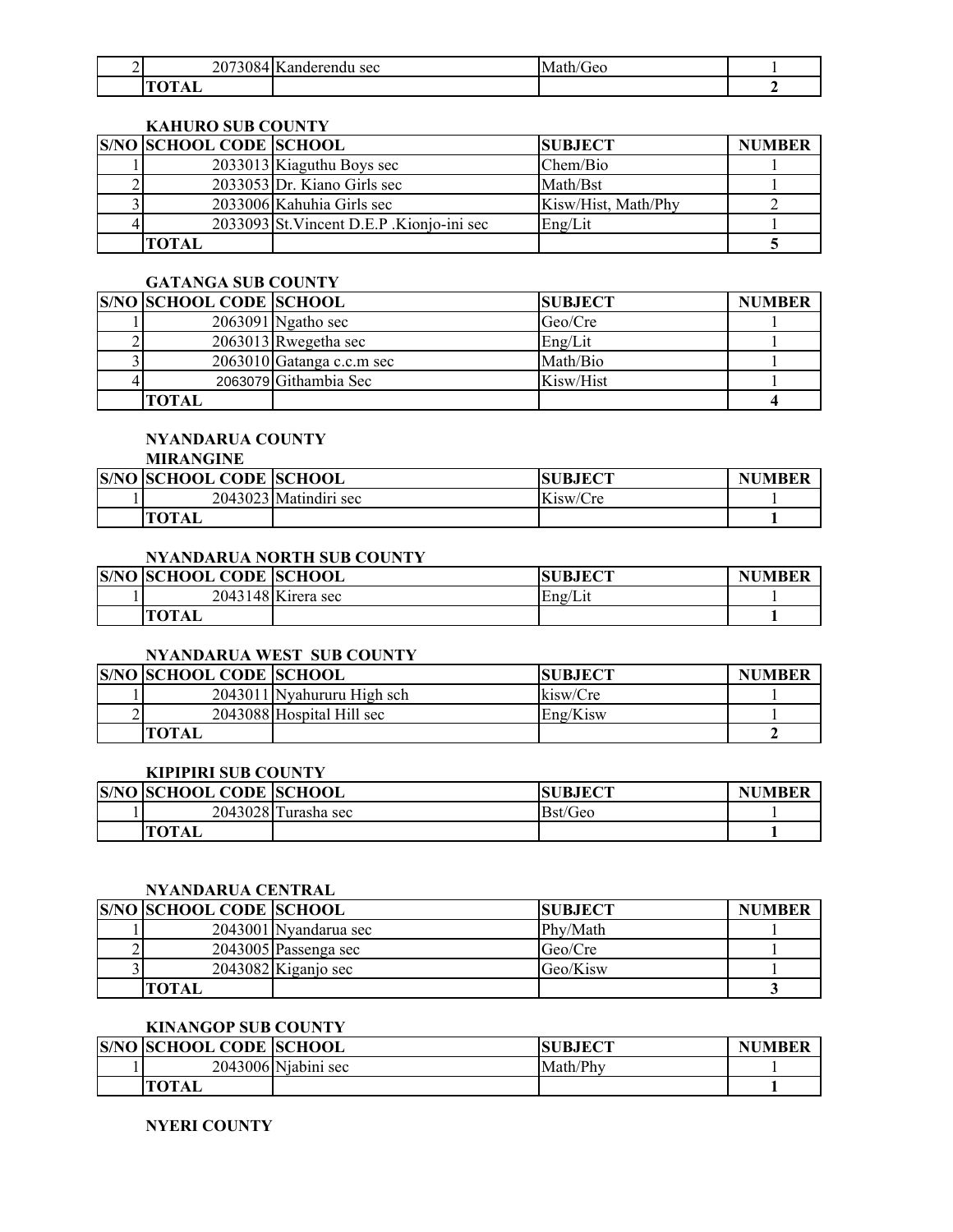**KIENI EAST SUB COUNTY**

| <b>S/NO SCHOOL CODE SCHOOL</b> |                      | <b>SUBJECT</b> | <b>NUMBER</b> |
|--------------------------------|----------------------|----------------|---------------|
|                                | 2053120 Karemeno sec | Math/Math      |               |
| <b>TOTAL</b>                   |                      |                |               |

### **NYERI SOUTH SUB COUNTY**

| <b>S/NO SCHOOL CODE SCHOOL</b> |                              | <b>SUBJECT</b>    | <b>NUMBER</b> |
|--------------------------------|------------------------------|-------------------|---------------|
|                                | 2053036 Mahiga Girls sec     | Bio/Chem          |               |
|                                | 2053003 Karima Boys          | Agr/Bio, Eng/Lit, |               |
|                                | $2053071$ Gathera Girls sec  | Eng/Lit           |               |
|                                | 2053144 Gatugi Mixed Day sec | Eng/Lit           |               |
|                                | 2053018 Othaya Boys sec      | Eng/Geo           |               |
| TOTAL                          |                              |                   |               |

#### **NYERI CENTRAL SUB COUNTY**

| <b>S/NO SCHOOL CODE SCHOOL</b> |                      | <b>JBJECT</b><br>SU | <b>NUMBER</b> |
|--------------------------------|----------------------|---------------------|---------------|
|                                | $2053077$ Kihuyo sec | Bst/Geo             |               |
| <b>TOTAL</b>                   |                      |                     |               |

# **MUKURWEINI SUB COUNTY**

| <b>S/NO SCHOOL CODE SCHOOL</b> |                          | <b>SUBJECT</b> | UMBER<br>NI |
|--------------------------------|--------------------------|----------------|-------------|
|                                | 2053051 Gathungururu Sec | Maths/Bst      |             |
| <b>TOT</b> <sub>A</sub>        |                          |                |             |

### **MATHIRA EAST SUB COUNTY**

| <b>S/NO SCHOOL CODE SCHOOL</b> |                       | <b>SUBJECT</b> | <b>NUMBER</b> |
|--------------------------------|-----------------------|----------------|---------------|
|                                | 2053094 Kiamariga sec | hem/Bio        |               |
| TOT.                           |                       |                |               |

### **TETU SUB COUNTY**

| <b>S/NO SCHOOL CODE SCHOOL</b> |                      | <b>SUBJECT</b> | <b>NUMBER</b> |
|--------------------------------|----------------------|----------------|---------------|
|                                | $2053044$ Kiriti sec | Phy/Chem       |               |
|                                | 2053110 Huho ini     | Eng/CRE        |               |
| <b>TOTAL</b>                   |                      |                |               |

# **COAST REGION**

# **KILIFI COUNTY**

# **GANZE SUB COUNTY**

| <b>S/NO SCHOOL CODE SCHOOL</b> |                   | <b>SUBJECT</b> | <b>NUMBER</b> |
|--------------------------------|-------------------|----------------|---------------|
| 3013015                        | Sokoke Sec School | Chem/Bio       |               |
| 3013013                        | Jaribuni Sec Sch  | Bio/Maths      |               |
| ⊺otal                          |                   |                |               |

#### **KILIFI SUB COUNTY**

| <b>S/NO SCHOOL CODE SCHOOL</b> |                              | <b>SUBJECT</b>  | <b>NUMBER</b> |
|--------------------------------|------------------------------|-----------------|---------------|
| 3013034                        | Gongoni Sec School           | Maths/Phy       |               |
| 3013047                        | Dindiri Mixed Day Sec School | Maths/B Studies |               |
| 3013017                        | <b>St. Teresas Sec Sch</b>   | Bio/Chem        |               |
| Total                          |                              |                 |               |

**MOMBASA COUNTY LIKONI SUB COUNTY**

|  |  | <b>SNO SCH CODE</b> | <b>SCHOOL</b> | <b>SUBJECT</b> | <b>NUMBER</b> |
|--|--|---------------------|---------------|----------------|---------------|
|--|--|---------------------|---------------|----------------|---------------|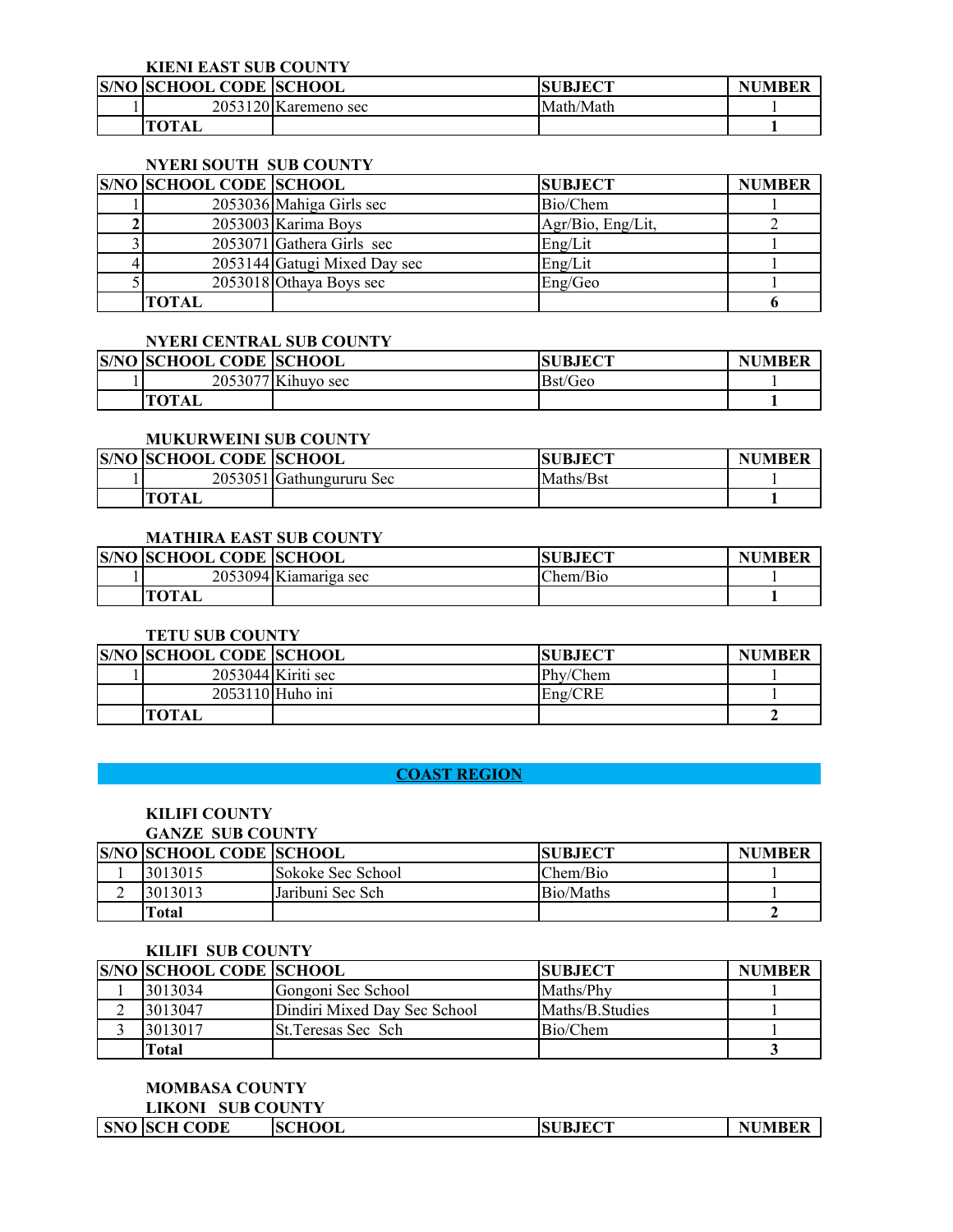|   | 3043028      | Mtongwe Girls Sec School | CRE/Kisw |  |
|---|--------------|--------------------------|----------|--|
| ∸ | 3043033      | Bububu Sec School        | Bio/Geo  |  |
|   | <b>Total</b> |                          |          |  |

#### **MVITA SUB COUNTY**

| <b>S/NO SCHOOL CODE SCHOOL</b> |                             | <b>ISUBJECT</b> | <b>NUMBER</b> |
|--------------------------------|-----------------------------|-----------------|---------------|
| 3043004                        | Allidina Visram High School | IRE/Kisw        |               |
| 3043003                        | Star of the Sea Sec School  | Geo/Hist        |               |
| 3043007                        | Coast Girls Sec Sch         | Kisw/Hist       |               |
| Total                          |                             |                 |               |

#### **LAMU COUNTY LAMU EAST SUB COUNTY**

| LAMU LASI - SUB COUNTY         |                          |                |               |
|--------------------------------|--------------------------|----------------|---------------|
| <b>S/NO SCHOOL CODE SCHOOL</b> |                          | <b>SUBJECT</b> | <b>NUMBER</b> |
| 3033014                        | Moa Mixed Dav Sec School | Kisw/Cre       |               |
| 3033003                        | Mpeketoni Boys High Sch  | Geo/Kisw       |               |
| Total                          |                          |                |               |

# **TAITA TAVETA COUNTY**

|  |  |  | <b>VOI SUB COUNTY</b> |
|--|--|--|-----------------------|
|--|--|--|-----------------------|

| <b>S/NO SCHOOL CODE SCHOOL</b> |                     | <b>JBJECT</b><br>SU | <b>NUMBER</b> |
|--------------------------------|---------------------|---------------------|---------------|
| 3053038                        | Mwambiti Sec School | Hist/CRE            |               |
| <b>Total</b>                   |                     |                     |               |

# **TAITA SUB COUNTY**

| <b>S/NO SCHOOL CODE SCHOOL</b> |                     | <b>ISUBJECT</b> | <b>NUMBER</b> |
|--------------------------------|---------------------|-----------------|---------------|
| 3053027                        | Mwakiwiwi Sec       | $Geo/B.$ St     |               |
| 3053013                        | Mwangeka Sec School | Eng/Lit         |               |
| 3053029                        | Dalmas Moka Sec Sch | Geo/CRE         |               |
| Total                          |                     |                 |               |

#### **KWALE COUNTY**

#### **KWALE SUB-COUNTY**

| <b>S/NO SCHOOL CODE SCHOOL</b> |              | <b>SUBJECT</b> | <b>NUMBER</b> |
|--------------------------------|--------------|----------------|---------------|
| 3023068                        | Kiteie Mixed | Hist/IRE       |               |
| <b>Total</b>                   |              |                |               |

# **TANA RIVER COUNTY**

# **TANA DELTA SUB-COUNTY**

| <b>S/NO SCHOOL CODE SCHOOL</b> |                | <b>SUBJECT</b> | <b>NUMBER</b> |
|--------------------------------|----------------|----------------|---------------|
| 3063020                        | Minhaj Sec Sch | Phy/Maths      |               |
| Total                          |                |                |               |

| <b>TANA RIVER SUB-COUNTY</b>   |                     |                |               |
|--------------------------------|---------------------|----------------|---------------|
| <b>S/NO SCHOOL CODE SCHOOL</b> |                     | <b>SUBJECT</b> | <b>NUMBER</b> |
|                                | 3063023 Majengo sec | Kisw/Hist      |               |
| `otal                          |                     |                |               |

# **EASTERN REGION EASTERN REGION**

| <b>EMBU COUNTY</b>                    |  |
|---------------------------------------|--|
| <b>WEST SUB COUNTY</b><br><b>EMBU</b> |  |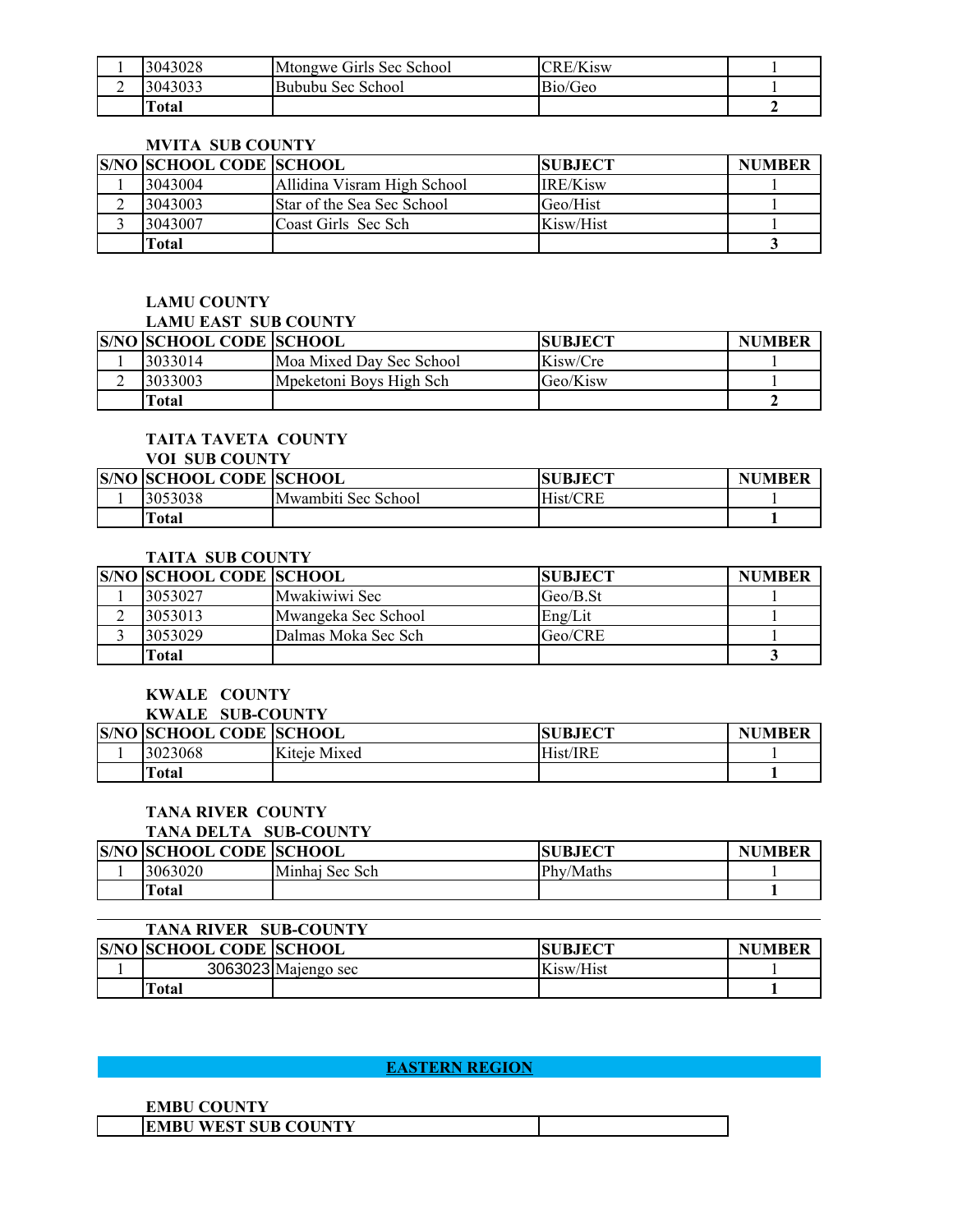| <b>S/NO SCHOOL CODE SCHOOL</b> |                                 | <b>SUBJECT</b>      | <b>NUMBER</b> |
|--------------------------------|---------------------------------|---------------------|---------------|
|                                | 4013043 Kirimari Sec School     | Bio/Chem            |               |
|                                | 4013012 Kangaru Sec             | Math/Phy            |               |
|                                | 4013003 St Paul High Kevote Sec | Bio/Chem, Maths/Phy |               |
|                                | 4013020 St Teresa Kithimu       | Bio/Agric           |               |
|                                | Total                           |                     |               |

| <b>EMBU NORTH SUB COUNTY</b>   |                      |                 |               |
|--------------------------------|----------------------|-----------------|---------------|
| <b>S/NO SCHOOL CODE SCHOOL</b> |                      | <b>ISUBJECT</b> | <b>NUMBER</b> |
|                                | 4013007 Nguviu Girls | Kisw/Geo        |               |
|                                | Total                |                 |               |

| <b>EMBU EAST SUB COUNTY</b>    |                           |                |               |
|--------------------------------|---------------------------|----------------|---------------|
| <b>S/NO SCHOOL CODE SCHOOL</b> |                           | <b>SUBJECT</b> | <b>NUMBER</b> |
|                                | $4013046$ S.A Gikuuri Sec | Maths/Phy      |               |
|                                | 4013035 St Marks Ena Sec  | Bio/Agric      |               |
|                                | Fotal                     |                |               |

# **MBEERE SOUTH SUB COUNTY**

| <b>S/NO SCHOOL CODE SCHOOL</b> |                          | <b>SUBJECT</b> | <b>NUMBER</b> |
|--------------------------------|--------------------------|----------------|---------------|
|                                | 4073028 Kirima Mixed     | Agr/Bio        |               |
|                                | 4073021 Mbonzuki Sec Sch | Bio/Agric      |               |
|                                | <b>Total</b>             |                |               |

| <b>IMBEERE NORTH SUBCOUNTY</b> |                            |                |               |
|--------------------------------|----------------------------|----------------|---------------|
| <b>S/NO SCHOOL CODE SCHOOL</b> |                            | <b>SUBJECT</b> | <b>NUMBER</b> |
|                                | 4073012 Kigwambiti Sec Sch | Bio/Chem       |               |
|                                | [otal                      |                |               |

| <b>ISIOLO COUNTY</b>           |                          |                 |               |
|--------------------------------|--------------------------|-----------------|---------------|
| <b>IMERTI SUB COUNTY</b>       |                          |                 |               |
| <b>S/NO SCHOOL CODE SCHOOL</b> |                          | <b>ISUBJECT</b> | <b>NUMBER</b> |
|                                | 4023003 Merti Sec School | Hist/IRE        |               |
|                                | Fotal                    |                 |               |

### **KITUI COUNTY**

| <b>LOWER YATTA SUB COUNTY</b>  |                               |                |               |
|--------------------------------|-------------------------------|----------------|---------------|
| <b>S/NO SCHOOL CODE SCHOOL</b> |                               | <b>SUBJECT</b> | <b>NUMBER</b> |
|                                | 4033119 Kanyongonyo Mixed Day | Kisw/CRE       |               |
|                                | Total                         |                |               |

# **KITUI WEST SUB COUNTY**

| <b>S/NO SCHOOL CODE SCHOOL</b> |                                | <b>SUBJECT</b> | <b>NUMBER</b> |
|--------------------------------|--------------------------------|----------------|---------------|
|                                | 4033176 AIC Yalatani Sec       | Eng/Lit        |               |
|                                | 4033014 Katheka Sec Sch        | Kisw/Hist      |               |
|                                | 4033134 Kakumuti Mixed Day sec | Kisw/Hist      |               |
|                                | 4033041 Kasue Sec School       | Math/Chem      |               |
|                                | Total                          |                |               |

# **MUTOMO SUB COUNTY**

| <b>S/NO SCHOOL CODE SCHOOL</b> |                          | <b>SUBJECT</b> | <b>NUMBER</b> |
|--------------------------------|--------------------------|----------------|---------------|
|                                | 4033059 Mutomo Mixed Sec | Eng/Lit        |               |
|                                | 4033052 Voo Sec School   | Math/Phy       |               |
|                                | Total                    |                |               |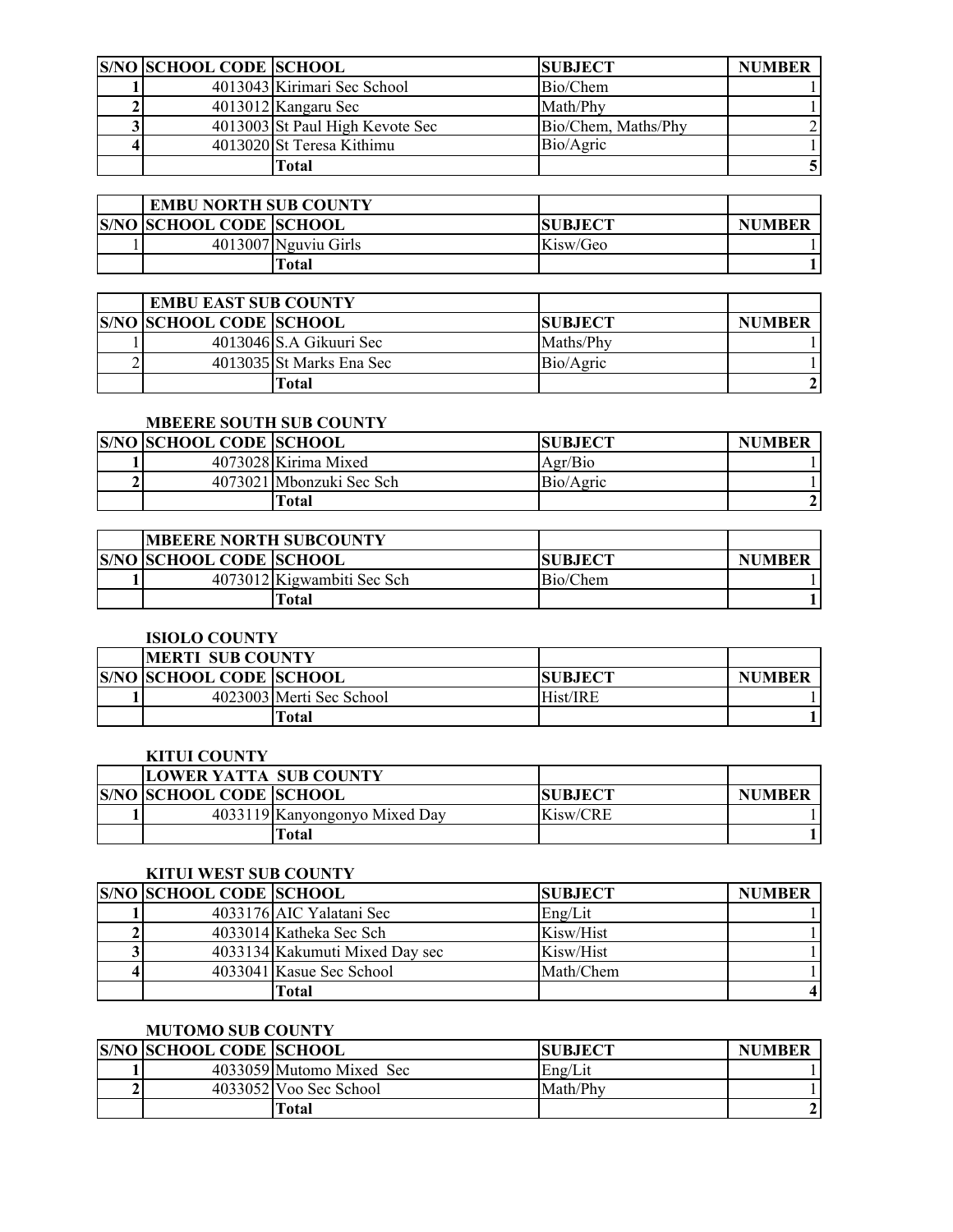#### **KYUSO SUBCOUNTY**

| <b>S/NO SCHOOL CODE SCHOOL</b> |                            | <b>SUBJECT</b> | <b>NUMBER</b> |
|--------------------------------|----------------------------|----------------|---------------|
|                                | 4103004 Kyuso Boys Sec Sch | Kisw/CRE       |               |
|                                | Fotal                      |                |               |

# **KITUI CENTRAL SUBCOUNTY**

| <b>S/NO SCHOOL CODE SCHOOL</b> |                                  | <b>ISUBJECT</b>   | <b>NUMBER</b> |
|--------------------------------|----------------------------------|-------------------|---------------|
|                                | 4033111 Kaliakakya Sec Sch       | Geo/Bst, Bio/Chem |               |
|                                | 4033008 St. Angelas Girls-Mutune | Agric/Bio         |               |
|                                | Fotal                            |                   |               |

#### **MUTITO NORTH SUBCOUNTY**

| <b>S/NO SCHOOL CODE SCHOOL</b> |                                    | <b>SUBJECT</b> | <b>NUMBER</b> |
|--------------------------------|------------------------------------|----------------|---------------|
|                                | 4033007 st Joseph Mutito Boys      | Kisw/Hist      |               |
|                                | 4033214 Itiko Mixed Day Sec School | Bio/Chem       |               |
|                                | Fotal                              |                |               |

#### **MIGWANI SUBCOUNTY**

| <b>S/NO SCHOOL CODE SCHOOL</b> |                              | <b>SUBJECT</b> | <b>NUMBER</b> |
|--------------------------------|------------------------------|----------------|---------------|
|                                | 4103032 Nzeluni Boys Sec Sch | Geo/CRE        |               |
|                                | Total                        |                |               |
|                                |                              |                |               |
|                                | MWINGI CENTRAL SUBCOUNTY     |                |               |
| <b>S/NO SCHOOL CODE SCHOOL</b> |                              | <b>SUBJECT</b> | <b>NUMBER</b> |
|                                | 4103066 Mumbuni Sec          | Chem/Bio       |               |
|                                | Total                        |                |               |

|            | <b>IKUTHA SUB COUNTY</b> |                           |                 |               |
|------------|--------------------------|---------------------------|-----------------|---------------|
| <b>SNO</b> | <b>CODE</b>              | <b>SCHOOL</b>             | <b>SUBJECTS</b> | <b>NUMBER</b> |
|            |                          | 4033061 Simisi Sec School | Agric/Bio       |               |
|            |                          | Total                     |                 |               |

## **MACHAKOS COUNTY**

| <b>ATHI RIVER SUB COUNTY</b>   |            |                 |               |
|--------------------------------|------------|-----------------|---------------|
| <b>S/NO SCHOOL CODE SCHOOL</b> |            | <b>ISUBJECT</b> | <b>NUMBER</b> |
| 1 4053269                      | Katani Sec | Bio/Chem        |               |
|                                | Fotal      |                 |               |

| <b>KANGUNDO SUB COUNTY</b>     |                                 |                |               |
|--------------------------------|---------------------------------|----------------|---------------|
| <b>S/NO SCHOOL CODE SCHOOL</b> |                                 | <b>SUBJECT</b> | <b>NUMBER</b> |
|                                | 4053363 AIC Matithini Mixed     | CRE/Geo        |               |
|                                | 4053104 Kavilinguni High School | Eng/Lit        |               |
|                                | 4053217 Aic Matetani Mixed Sec  | Math/Chem      |               |
|                                | Fotal                           |                |               |

# **MWALA SUB COUNTY**

| <b>S/NO SCHOOL CODE SCHOOL</b> |                                   | <b>ISUBJECT</b> | <b>NUMBER</b> |
|--------------------------------|-----------------------------------|-----------------|---------------|
|                                | 4053074 Bishop Ndingi High School | Kisw/CRE        |               |
|                                | 4053040 Ikalaasa Sec Sch          | Geo/Hist        |               |
|                                | 4053365 St Augustine Mumbuni      | Math/Phy        |               |
|                                | Total                             |                 |               |

### **YATTA SUB COUNTY**

| <b>S/NO SCHOOL CODE SCHOOL</b> |                    | <b>SUBJECT</b> | <b>NUMBER</b> |
|--------------------------------|--------------------|----------------|---------------|
| 4053147 Fr                     | Makewa High School | Lomp/          |               |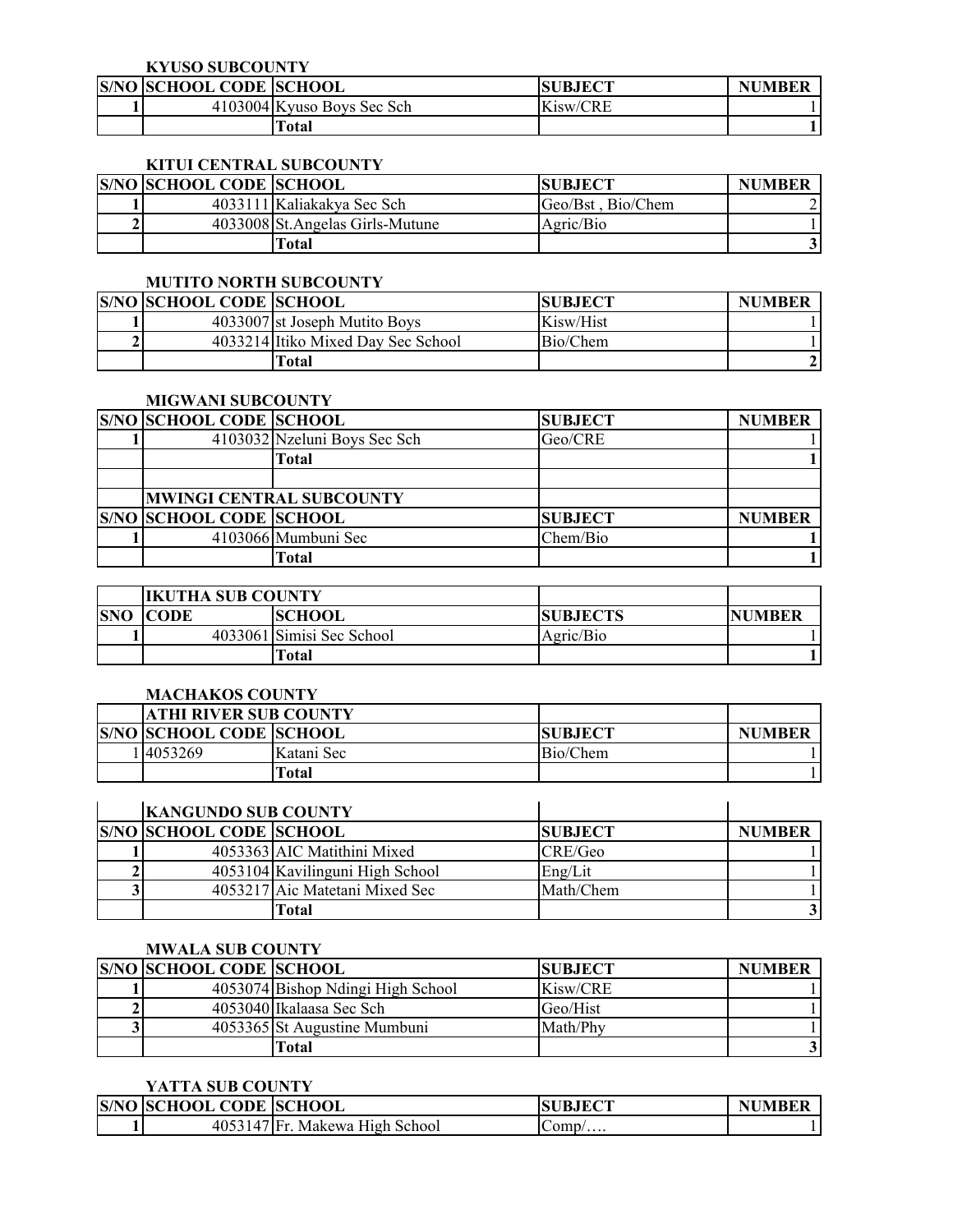|  | $\sim$ 4 $\sim$<br>าเล |  |
|--|------------------------|--|
|  |                        |  |

# **MATUNGULU SUB COUNTY**

| <b>S/NO SCHOOL CODE SCHOOL</b> |                                     | <b>SUBJECT</b> | <b>NUMBER</b> |
|--------------------------------|-------------------------------------|----------------|---------------|
|                                | 4053292 Kyamulendu Sec School       | Math/Chem      |               |
|                                | St Francis of Assiss-Kwatombe Mixed |                |               |
| 4053226 Sch                    |                                     | Math/Bio       |               |
|                                | 4053087 Katwanyaa Sec               | Eng/Lit        |               |
|                                | <b>Total</b>                        |                |               |

# **MACHAKOS SUBCOUNTY**

| <b>S/NO SCHOOL CODE SCHOOL</b> |                                                        | <b>SUBJECT</b> | <b>NUMBER</b> |
|--------------------------------|--------------------------------------------------------|----------------|---------------|
|                                | 4053248 Katelembu Center For Excellence Boys Kisw/Hist |                |               |
|                                | 4053190 Kiseveni Sec School                            | Eng/Lit        |               |
|                                | 4053025 Ngelani Boys High                              | Bio/Chem       |               |
|                                | 4053094 Mang'auni Sec                                  | Bio/Agric      |               |
|                                | Total                                                  |                |               |

### **KATHIANI SUBCOUNTY**

| <b>S/NO SCHOOL CODE SCHOOL</b> |                        | <b>SUBJECT</b> | <b>NUMBER</b> |
|--------------------------------|------------------------|----------------|---------------|
|                                | 4053183 Mbuuni sec sch | Maths/Geo      |               |
|                                | 4053076 Kaewa Sec Sch  | Eng/Lit        |               |
|                                | Γotal                  |                |               |

## **MASINGA SUBCOUNTY**

| <b>S/NO SCHOOL CODE SCHOOL</b> |                                | <b>SUBJECT</b> | <b>NUMBER</b> |
|--------------------------------|--------------------------------|----------------|---------------|
|                                | 4053285 Kangonde Sec Sch       | Eng/Lit        |               |
|                                | 4053201 Kasuvilo Mixed Day Sec | Eng/Lit        |               |
|                                | [otal                          |                |               |

#### **MAKUENI COUNTY**

| <b>MBOONI WEST SUB COUNTY</b>  |                                |                |               |
|--------------------------------|--------------------------------|----------------|---------------|
| <b>S/NO SCHOOL CODE SCHOOL</b> |                                | <b>SUBJECT</b> | <b>NUMBER</b> |
|                                | 4043349 Uvuu Sec School        | Chem/Bio       |               |
|                                | 4043050 Ndoo Sec School        | Kisw/CRE       |               |
|                                | 4043218 Mumani High School     | Agric/CRE      |               |
|                                | 4043236 Syathani Mixed Day Sec | Bio/Chem       |               |
|                                | Total                          |                |               |

# **MBOONI EAST SUB COUNTY**

| <b>S/NO SCHOOL CODE SCHOOL</b> |                                 | <b>SUBJECT</b> | <b>NUMBER</b> |
|--------------------------------|---------------------------------|----------------|---------------|
|                                | 4043252 Mutembuku Sec School    | Agric/Bio      |               |
|                                | 4043184 Itulu Mixed Day Sec     | Chem/Bio       |               |
|                                | 4044083 Kiteta Girls Sec School | Math/Phy       |               |
|                                | 4043224 Songeni Mixed Day       | Kisw/Geo       |               |
|                                | Fotal                           |                |               |

#### **KIBWEZI SUB COUNTY**

| <b>S/NO SCHOOL CODE SCHOOL</b> |                                        | <b>SUBJECT</b> | <b>NUMBER</b> |
|--------------------------------|----------------------------------------|----------------|---------------|
|                                | 4043106 Iiani Sec School               | $Comp/$        |               |
|                                | 4043065 St Joseph 's Kibwezi Girls Sec | Math/Phy       |               |
|                                | 4043033 Joan Chase Sec Sch             | Kisw/CRE       |               |
|                                | Total                                  |                |               |

#### **KILUNGU SUB COUNTY**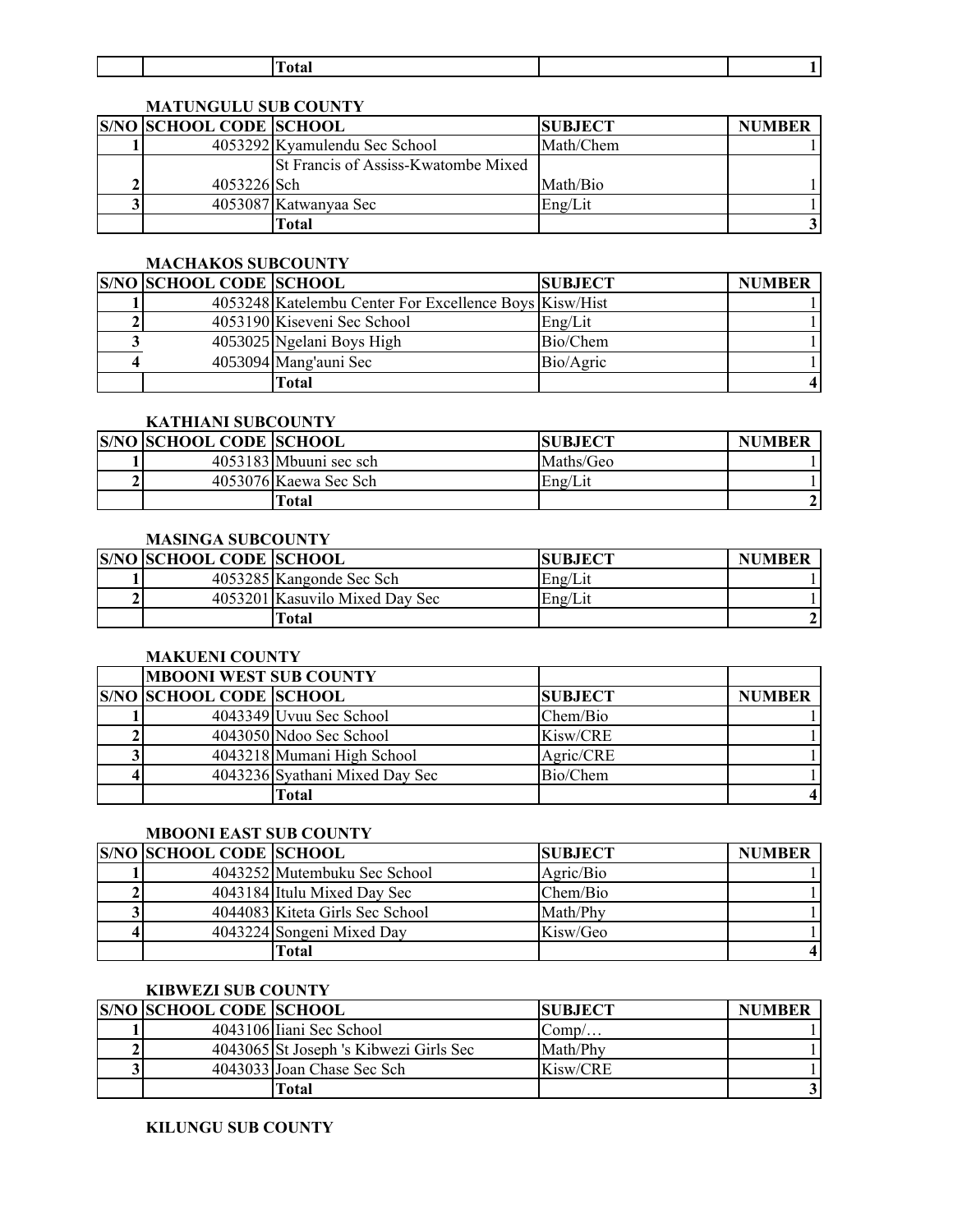| <b>S/NO SCHOOL CODE SCHOOL</b> |                     | <b>SUBJECT</b> | <b>JMBER</b><br>NI |
|--------------------------------|---------------------|----------------|--------------------|
|                                | 4043137 AIC Nunguni | Phy/Chem       |                    |
|                                | Total               |                |                    |

# **NZAUI SUB COUNTY**

| <b>S/NO SCHOOL CODE SCHOOL</b> |                                 | <b>SUBJECT</b> | <b>NUMBER</b> |
|--------------------------------|---------------------------------|----------------|---------------|
|                                | 4043014 Mulala Girls Sec School | $r$ rench $/$  |               |
|                                | ∏otal                           |                |               |

#### **MUKAA SUB COUNTY**

| <b>S/NO SCHOOL CODE SCHOOL</b> |                                        | <b>SUBJECT</b> | <b>NUMBER</b> |
|--------------------------------|----------------------------------------|----------------|---------------|
|                                | 4043185 Kitonguni Mixed Day Sec School | Phy/Chem       |               |
|                                | Total                                  |                |               |
|                                |                                        |                |               |
| <b>MAKUENI SUBCOUNTY</b>       |                                        |                |               |
| <b>S/NO SCHOOL CODE SCHOOL</b> |                                        | <b>SUBJECT</b> | <b>NUMBER</b> |
|                                | 4043017 Mwaani Girls Sec Sch           | Kisw/CRE       |               |
|                                | 4043077 St. Pauls Kyamuthei Sec school | Eng/Lit        |               |
|                                | 4043025 Ukia Girls Sec School          | Math/Chem      |               |
|                                | Total                                  |                |               |

|                                | <b>MARSABIT COUNTY</b> |                 |               |
|--------------------------------|------------------------|-----------------|---------------|
| <b>MARSABIT SUB COUNTY</b>     |                        |                 |               |
| <b>S/NO SCHOOL CODE SCHOOL</b> |                        | <b>ISUBJECT</b> | <b>NUMBER</b> |
|                                | 4063018 Gadamoji Sec   | $Ire/$          |               |
|                                | Total                  |                 |               |

## **MERU COUNTY**

|   | <b>IMENTI SOUTH SUB COUNTY</b> |                               |                |               |
|---|--------------------------------|-------------------------------|----------------|---------------|
|   | <b>S/NO SCHOOL CODE SCHOOL</b> |                               | <b>SUBJECT</b> | <b>NUMBER</b> |
|   |                                | 4083056 Uruku Girls Sec       | Agric/Bio      |               |
|   |                                | 4083012 Nkuene Mixed Sec      | Eng/Hist       |               |
| 3 |                                | 4083104 Kaubau Day Sec School | Chem/Bio       |               |
|   |                                | 4083094 Nkumari Sec School    | Math/Phy       |               |
|   |                                | 4083152 Kithakanaro Mixed Day | Phy/Math       |               |
|   | 4083147 Maraa                  |                               | Bio/Chem       |               |
|   |                                | 4083049 St Marys Girls Igoji  | Maths/Phy      |               |
|   |                                | Total                         |                |               |

# **MERU CENTRAL SUB COUNTY**

| <b>S/NO SCHOOL CODE SCHOOL</b> |                                      | <b>SUBJECT</b> | <b>NUMBER</b> |
|--------------------------------|--------------------------------------|----------------|---------------|
|                                | 4083090 Mugambone Day Sec School     | Geo/Bst        |               |
|                                | 4083005 Tabata Day Mixed             | Kisw/CRE       |               |
|                                | 4083101 Kithirune Mixed Day          | Math/Chem      |               |
|                                | 4083108 Mariene Mixed Day Sec School | Bio/Agri       |               |
|                                | Гоtal                                |                |               |

# **IGEMBE SOUTH SUB COUNTY**

| <b>S/NO SCHOOL CODE SCHOOL</b> |                                 | <b>SUBJECT</b> | <b>NUMBER</b> |
|--------------------------------|---------------------------------|----------------|---------------|
|                                | 4113099 Gitura Mixed Sec School | Eng/Lit        |               |
|                                | 4113001 Igembe Boys Sec         | Eng/Lit        |               |
|                                | 4113006 Kangeta Sec             | Maths/Bst      |               |
|                                | Total                           |                |               |

#### **TIGANIA WEST SUB COUNTY**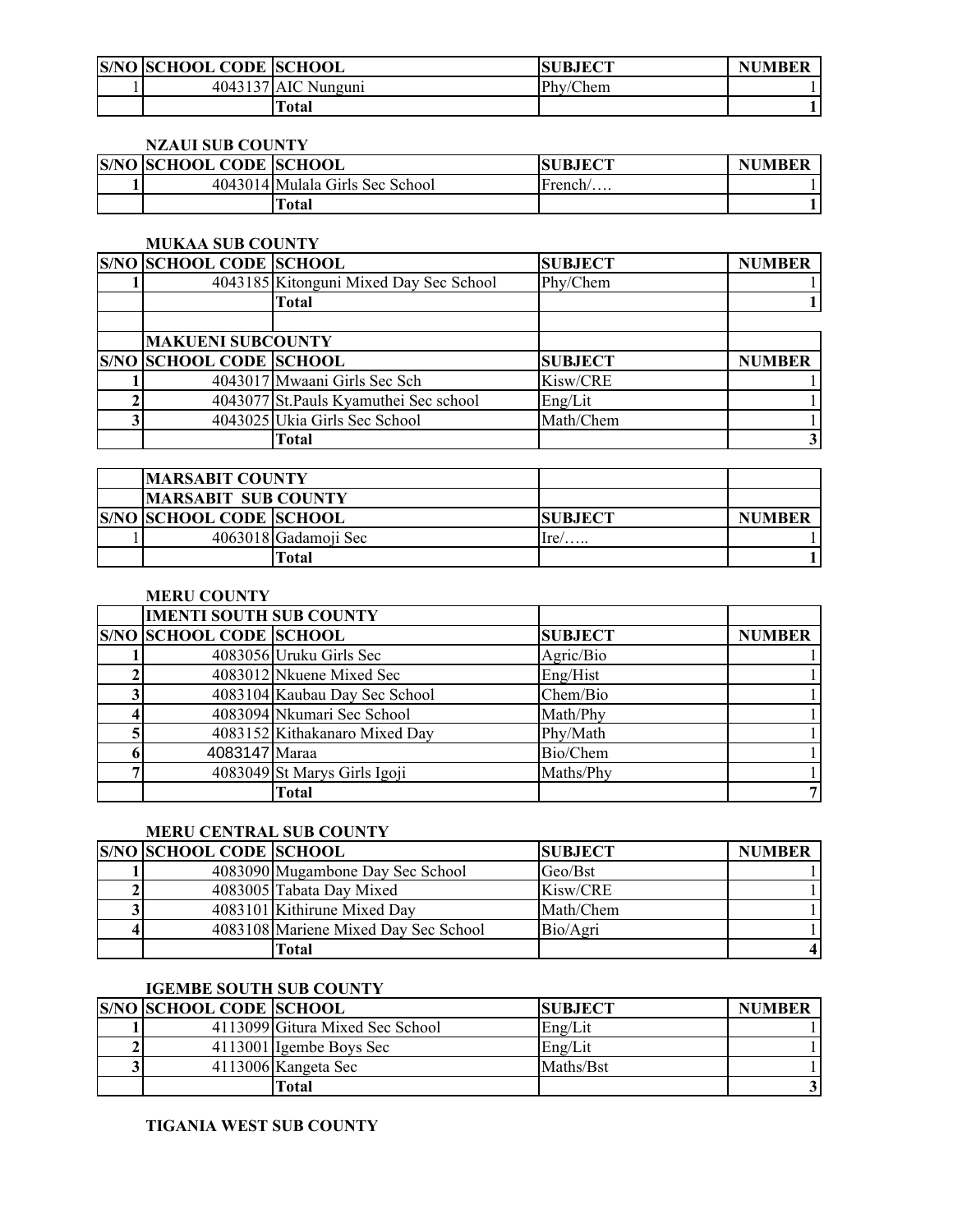| <b>S/NO SCHOOL CODE SCHOOL</b> |                                    | <b>SUBJECT</b> | <b>NUMBER</b> |
|--------------------------------|------------------------------------|----------------|---------------|
|                                | 4113082 St Johns Nchooro Mixed Day | Kisw/CRE       |               |
|                                | 4113039 Miathene Mixed Day         | Eng/Lit        |               |
|                                | Γotal                              |                |               |

# **TIGANIA EAST SUB COUNTY**

| <b>S/NO SCHOOL CODE SCHOOL</b> |                                     | <b>ISUBJECT</b> | <b>NUMBER</b> |
|--------------------------------|-------------------------------------|-----------------|---------------|
|                                | 4113085 St Massimo Mixed Sec School | Eng/Lit         |               |
|                                | Total                               |                 |               |

# **IGEMBE NORTH SUB COUNTY**

| <b>S/NO SCHOOL CODE SCHOOL</b> |                                | <b>SUBJECT</b> | <b>NUMBER</b> |
|--------------------------------|--------------------------------|----------------|---------------|
|                                | 4113127 Karichu Day Sec School | Kisw/Hist      |               |
|                                | 4113007 Mutuati Mixed Sec      | Bst/Geo        |               |
|                                | 4113112 Karama Antuamuo Sec    | Bio/Agric      |               |
|                                | [otal                          |                |               |

#### **IMENTI NORTH SUBCOUNTY**

| <b>S/NO SCHOOL CODE SCHOOL</b> |                            | <b>SUBJECT</b> | <b>NUMBER</b> |
|--------------------------------|----------------------------|----------------|---------------|
|                                | 4083022 Giaki Sec Sch      | Kisw/Bst       |               |
|                                | 4083006 Mulathankari Girls | Bio/Agric      |               |
|                                | [otal                      |                |               |

# **IGEMBE CENTRAL SUBCOUNTY**

| <b>S/NO SCHOOL CODE SCHOOL</b> |                          | <b>SUBJECT</b> | <b>NUMBER</b> |
|--------------------------------|--------------------------|----------------|---------------|
|                                | 4113181 Matirine Sec Sch |                |               |
|                                | `otal                    |                |               |

# **THARAKA NITHI COUNTY**

| <b>MERU SOUTH SUB COUNTY</b>   |                                 |                     |               |
|--------------------------------|---------------------------------|---------------------|---------------|
| <b>S/NO SCHOOL CODE SCHOOL</b> |                                 | <b>SUBJECT</b>      | <b>NUMBER</b> |
|                                | 4133054 Chuka Boys Sec School   | Hist/CRE, Kisw/Hist |               |
|                                | 4133035 Mutauruni Sec School    | Math/Chem           |               |
|                                | 4133003 Mukuthuku Mixed Day Sec | Maths/Phy           |               |
|                                | 4133033 Kiereni Sec School      | Geo/Hist            |               |
|                                | Гоtal                           |                     |               |

### **MAARA SUB COUNTY**

| <b>S/NO SCHOOL CODE SCHOOL</b> |                                       | <b>SUBJECT</b> | <b>NUMBER</b> |
|--------------------------------|---------------------------------------|----------------|---------------|
|                                | 4133065 Kianjagi Mixed Day Sec School | Hist/Kisw      |               |
|                                | 4133062 Kiamaogo Mixed Day & Boarding | Math/Chem      |               |
|                                | 4133096 Iruma Mixed                   | Bio/Chem       |               |
|                                | 4133007 Chogoria Girls Sec School     | $Germanv/$     |               |
|                                | 4133056 Makuri Girls                  | Eng/Lit        |               |
|                                | Total                                 |                |               |

# **THARAKA SOUTH SUB COUNTY**

| <b>S/NO SCHOOL CODE SCHOOL</b> |                               | <b>SUBJECT</b> | <b>NUMBER</b> |
|--------------------------------|-------------------------------|----------------|---------------|
|                                | Mwiru Turimu Tweru Sec School | Eng/Lit        |               |
|                                | 4123011 Marimanti Girls       | Agric/Bio      |               |
|                                | [otal                         |                |               |

| <b>IIGAMBANGOMBE SUB COUNTY</b> |                              |                |               |
|---------------------------------|------------------------------|----------------|---------------|
| <b>S/NO SCHOOL CODE SCHOOL</b>  |                              | <b>SUBJECT</b> | <b>NUMBER</b> |
|                                 | 4133084 Itugururu Sec School | Bio/Chem       |               |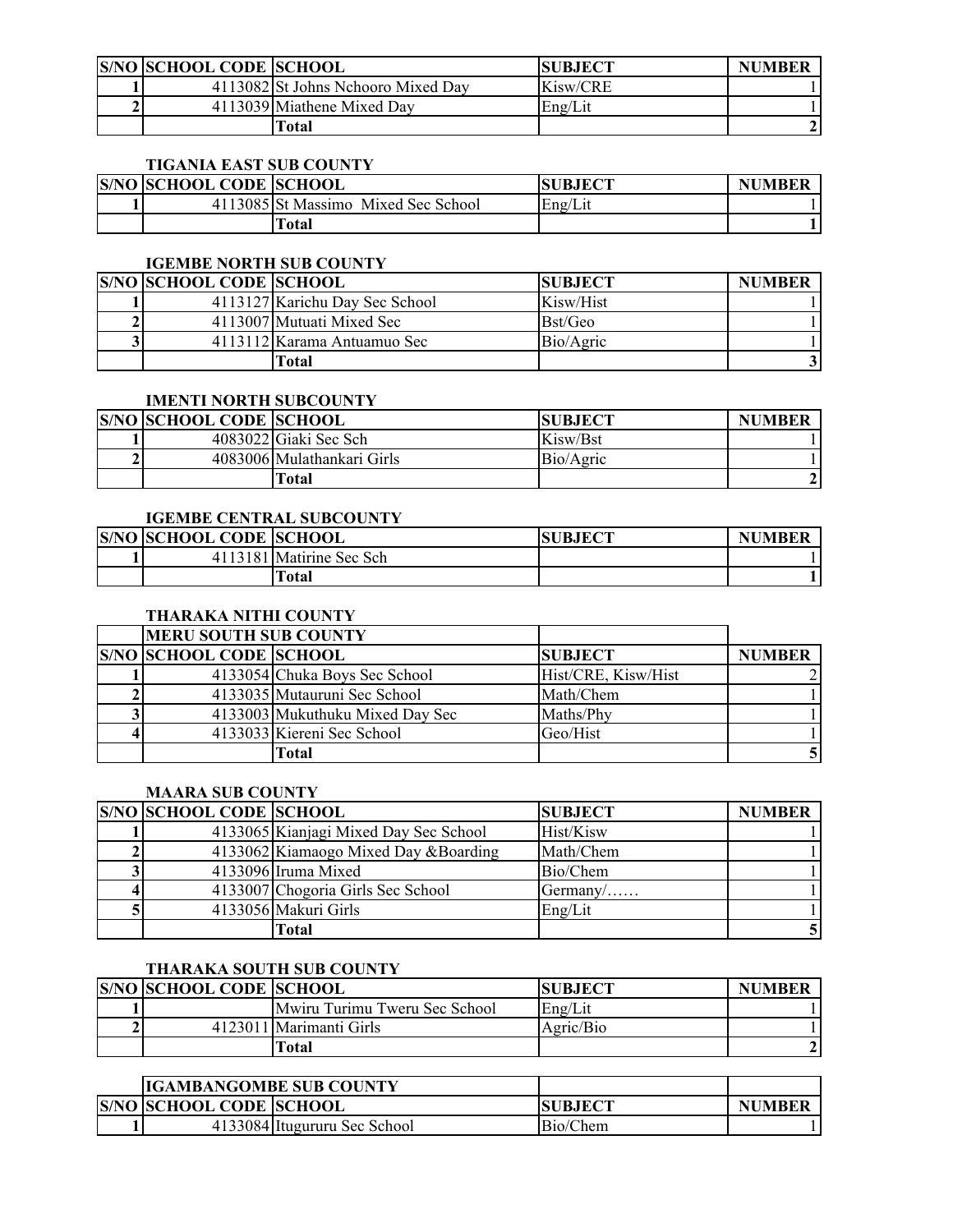|  | otal |  |
|--|------|--|
|  |      |  |

# **NAIROBI REGION NAIROBI REGION**

### **NAIROBI COUNTY NJIRU SUB COUNTY**

| <b>S/NO SCHOOL CODE SCHOOL</b> |                             | <b>SUBJECT</b> | <b>NUMBER</b> |
|--------------------------------|-----------------------------|----------------|---------------|
| 1013070                        | St. Georges Athi Sec School | Maths/B. Stu.  |               |
| 1013038                        | Dandora                     | Agric/Geo      |               |
| 1013050                        | Muhuri Muchiri Sec Sch      | Eng/Lit        |               |
| 1012031                        | Nile Road Special Sec Sch   | Maths/Chem     |               |
| Total                          |                             |                |               |

### **DAGORETTI SUB COUNTY**

| <b>S/NO SCHOOL CODE SCHOOL</b> |                            | <b>SUBJECT</b> | <b>NUMBER</b> |
|--------------------------------|----------------------------|----------------|---------------|
| 1013056                        | Dagoretti Mixed Sec School | Eng/Hist       |               |
| 1013002                        | Dagoretti High School      | Chem/Bio       |               |
| 1013023                        | Lenana School              | Bio/Geo        |               |
| 1013031                        | Ruthimitu Sec Sch          | Chem/Phy       |               |
| Total                          |                            |                |               |

### **MAKADARA SUB COUNTY**

| <b>S/NO SCHOOL CODE SCHOOL</b> |                           | <b>ISUBJECT</b> | <b>NUMBER</b> |
|--------------------------------|---------------------------|-----------------|---------------|
| 1013037                        | Buruburu Girls Sec School | Bio/H.Sci       |               |
| 1013006                        | Highway Sec School        | Chem/Phy        |               |
| Total                          |                           |                 |               |

#### **STAREHE SUB COUNTY**

|   | <b>S/NO SCHOOL CODE SCHOOL</b> |                            | <b>SUBJECT</b>  | <b>NUMBER</b> |
|---|--------------------------------|----------------------------|-----------------|---------------|
|   | 1013039                        | <b>Starehe Boys Centre</b> | Eng/lit         |               |
|   | 1013003                        | Pangani Girls Sec School   | Maths/Phy       |               |
|   | 1013065                        | C.G.H.U Sec School         | <b>IRE/Hist</b> |               |
|   | 7094501                        | Jamuhuri                   | Chem/bst        |               |
|   | 1012006                        | <b>Starehe Boys Centre</b> | Hist/Eng        |               |
| O | 1013011                        | Pumwani Sec Sch            | Chem/Maths      |               |
|   | 1013019                        |                            |                 |               |
|   | Total                          |                            |                 |               |

### **EMBAKASI SUB COUNTY**

| <b>S/NO SCHOOL CODE SCHOOL</b> |                                 | <b>SUBJECT</b> | <b>NUMBER</b> |
|--------------------------------|---------------------------------|----------------|---------------|
|                                | Kayole South Mixed Day Sec sch- |                |               |
| 1013071                        | <b>Bondeni</b>                  | Maths/B. Stud  |               |
| 1013051                        | Embakasi Girls Sec School       | Chem/Bio       |               |
| Total                          |                                 |                |               |

# **WESTLANDS SUB COUNTY**

| <b>S/NO SCHOOL CODE SCHOOL</b> |                                 | <b>SUBJECT</b> | <b>NUMBER</b> |
|--------------------------------|---------------------------------|----------------|---------------|
| 1013092                        | Farasi Lane Sec School          | Maths /Chem    |               |
| 1013035                        | Nairobi Milimani Sec School     | Eng/Lit        |               |
| 1013013                        | Parklands Arya Girls Sec School | Eng/Lit        |               |
| 1013024                        | Kenya High Sec School           | Bio/Chem       |               |
| 1013021                        | State House Girls               | Chem/Maths     |               |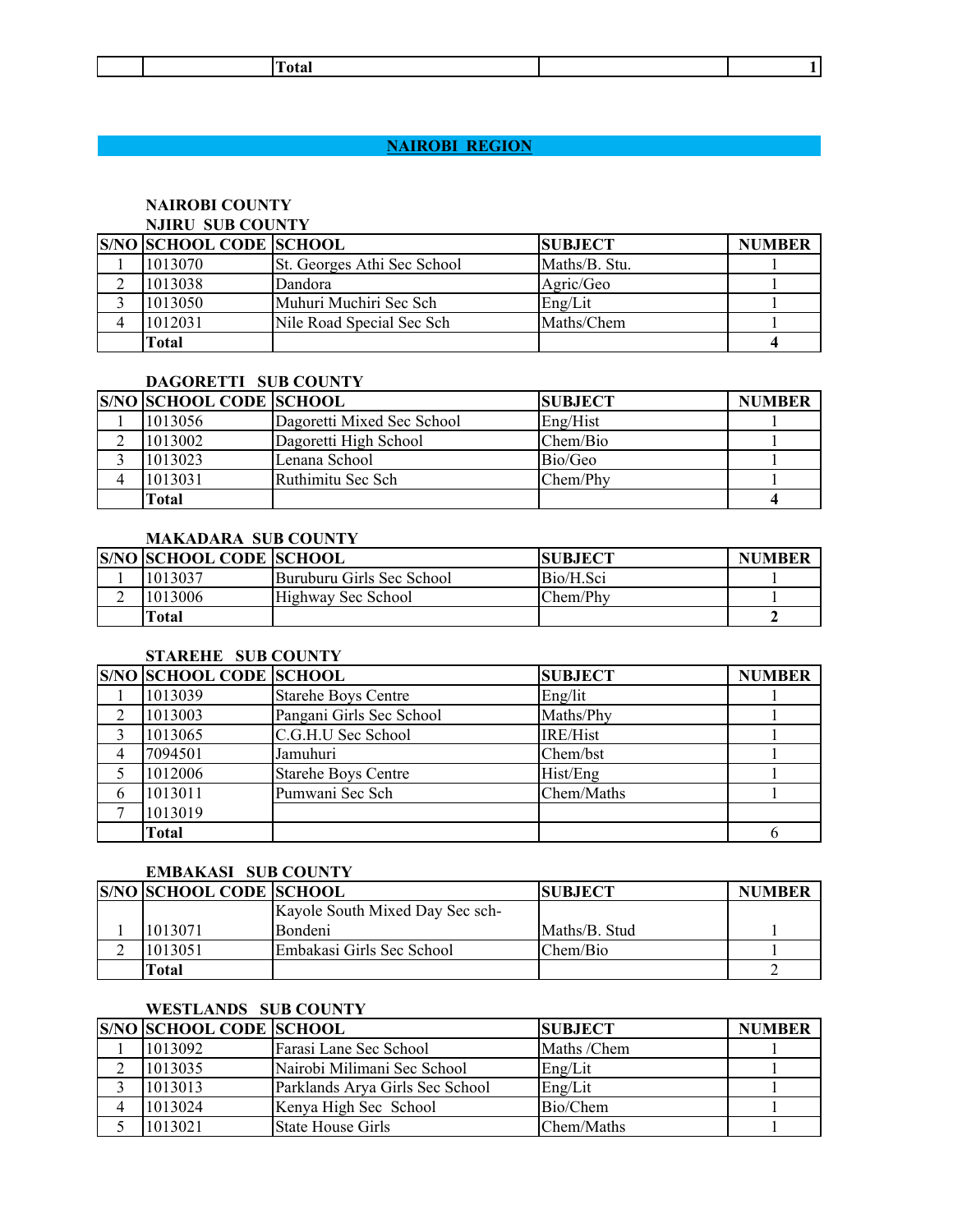| . .<br>$-$ |  |  |
|------------|--|--|

# **KAMUKUNJI SUB COUNTY**

| <b>S/NO SCHOOL CODE SCHOOL</b> |                          | <b>ISUBJECT</b> | <b>NUMBER</b> |
|--------------------------------|--------------------------|-----------------|---------------|
| 1013045                        | Maina Wanjigi Sec School | Eng/Lit         |               |
| 1013005                        | Eastleigh High School    | Maths/Phy       |               |
| Total                          |                          |                 |               |

# **KASARANI SUB COUNTY**

|   | <b>S/NO SCHOOL CODE SCHOOL</b> |                         | <b>ISUBJECT</b> | <b>NUMBER</b> |
|---|--------------------------------|-------------------------|-----------------|---------------|
|   | 1013083                        | lGarden Estate Sec Sch  | Geo/Kisw        |               |
| ∸ | 1013064                        | Baba Dogo Mixed Sec Sch | Chem/Maths      |               |
|   | <b>TOTAL</b>                   |                         |                 |               |

# **LANGATA SUB COUNTY**

| <b>S/NO SCHOOL CODE SCHOOL</b> |           | <b>SUBJECT</b>  | <b>NUMBER</b> |
|--------------------------------|-----------|-----------------|---------------|
| 1013008                        | Moi Girls | <b>CRE/Kisw</b> |               |
| <b>Total</b>                   |           |                 |               |

# **NORTH EASTERN REGION**

#### **WAJIR COUNTY HABASWEIN SUB COUNTY**

| HADASWEIN SUB COUNTT           |                                |                |               |
|--------------------------------|--------------------------------|----------------|---------------|
| <b>S/NO SCHOOL CODE SCHOOL</b> |                                | <b>SUBJECT</b> | <b>NUMBER</b> |
| 5033014                        | Habaswein Mixed Day Sec School | Eng/Lit        |               |
| ™otal                          |                                |                |               |

## **WAJIR EAST SUB COUNTY**

| <b>S/NO SCHOOL CODE SCHOOL</b> |                              | <b>SUBJECT</b> | <b>NUMBER</b> |
|--------------------------------|------------------------------|----------------|---------------|
| 5033006                        | Furaha Mixed Seconary School | Maths/B.St     |               |
| 5033022                        | Makaror Mixed Day Sec School | Ire/Arabic     |               |
| Total                          |                              |                |               |

# **GARISSACOUNTY**

# **GARISSA SUB COUNTY**

| <b>S/NO SCHOOL CODE SCHOOL</b> |                     | <b>SUBJECT</b> | <b>NUMBER</b> |
|--------------------------------|---------------------|----------------|---------------|
| 5013001                        | Garisssa Sec School | Hist/IRE       |               |
| 5013011                        | Boystown Sec School | Maths/Chem     |               |
| Total                          |                     |                |               |

# **MANDERA COUNTY**

**MANDERA EAST SUB-COUNTY**

| <b>S/NO SCHOOL CODE SCHOOL</b> |                 | <b>SUBJECT</b> | <b>NUMBER</b> |
|--------------------------------|-----------------|----------------|---------------|
| 5023001                        | Mandera Sec Sch | Eng/Lit        |               |
| <b>Total</b>                   |                 |                |               |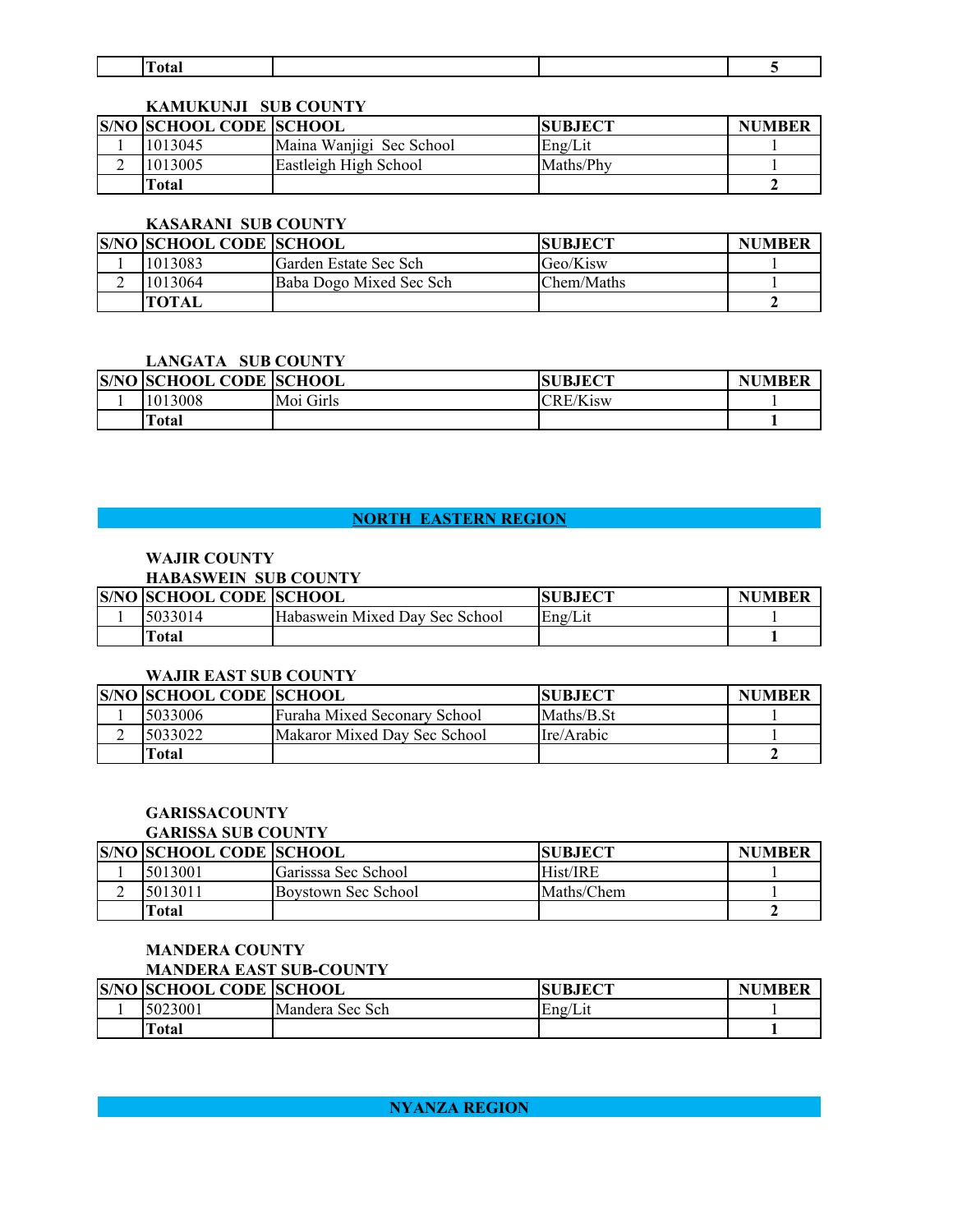#### **KISII COUNTY**

### **GUCHA SUB COUNTY**

| <b>S/NO SCHOOL CODE SCHOOL</b> |                       | <b>SUBJECT</b> | <b>NUMBER</b> |
|--------------------------------|-----------------------|----------------|---------------|
|                                | 6013032 Bombaba Sec   | CRE/Geog       |               |
|                                | $6013086$ Buyonge sec | Eng/Lit        |               |
| <b>TOTAL</b>                   |                       |                |               |

# **KISII CENTRAL SUB COUNTY**

| <b>S/NO SCHOOL CODE SCHOOL</b> |                                 | <b>SUBJECT</b>  | <b>NUMBER</b> |
|--------------------------------|---------------------------------|-----------------|---------------|
|                                | 6033110 Nyakeogiro Sec          | <b>CRE/Hist</b> |               |
|                                | 6033064 Amariba Sec             | Eng/Lit         |               |
|                                | 6033093 St Ambrose Nyaore Mixed | Geog/Kisw       |               |
|                                | <b>TOTAL</b>                    |                 |               |

#### **KISII SOUTH SUB COUNTY**

| <b>S/NO SCHOOL CODE SCHOOL</b> |                                | <b>SUBJECT</b> | <b>NUMBER</b> |
|--------------------------------|--------------------------------|----------------|---------------|
|                                | 6033074 Nyamokenye Sec         | Geog/Bst       |               |
|                                | 6033069 Isamwera Sec           | Bio/Chem       |               |
|                                | $6033084$ Iruma Sec            | Eng/CRE        |               |
|                                | 6033002 ELCK Itierio Boys High | Hist/Kisw      |               |
|                                | TOTAL                          |                |               |

## **MASABA SOUTH SUB COUNTY**

| <b>S/NO SCHOOL CODE SCHOOL</b> |                                     | <b>SUBJECT</b>      | <b>NUMBER</b> |
|--------------------------------|-------------------------------------|---------------------|---------------|
|                                | 6033056 Mobamba Sec                 | Kisw/Hist           |               |
|                                | 633015 St Charles Lwanga Ichuni Sec | CRE/Hist, Kisw/Hist |               |
|                                | TOTAL                               |                     |               |

# **MARANI SUB COUNTY**

| <b>S/NO SCHOOL CODE SCHOOL</b> |                     | <b>SUBJECT</b> | <b>NUMBER</b> |
|--------------------------------|---------------------|----------------|---------------|
|                                | 6033035 Nyasore Sec | Maths/Phy      |               |
|                                | <b>TOTAL</b>        |                |               |

## **NYAMACHE SUB COUNTY**

| <b>S/NO SCHOOL CODE SCHOOL</b> |                            | <b>SUBJECT</b> | <b>NUMBER</b> |
|--------------------------------|----------------------------|----------------|---------------|
|                                | 6013143 Enchoro PEFA Sec   | Kisw/Hist      |               |
|                                | 6013169 Nyabisia Mixed Sec | Geo/Bst        |               |
|                                | TOTAL                      |                |               |

# **HOMABAY COUNTY**

#### **HOMABAY SUB COUNTY**

| <b>S/NO SCHOOL CODE SCHOOL</b> |                             | <b>SUBJECT</b>      | <b>NUMBER</b> |
|--------------------------------|-----------------------------|---------------------|---------------|
|                                | 6023023 Magare Girls        | CRE/H <sub>sc</sub> |               |
|                                | 6023040 St Pauls Ligisa Sec | Bio/Agri            |               |
|                                | <b>TOTAL</b>                |                     |               |

# **RACHUONYO SOUTH SUB COUNTY**

| <b>S/NO SCHOOL CODE SCHOOL</b> |                              | <b>SUBJECT</b> | <b>NUMBER</b> |
|--------------------------------|------------------------------|----------------|---------------|
|                                | 6023068 Agoro Sare High      | Kisw/CRE       |               |
|                                | 6083036 Nyasore Sec          | Hist/Geo       |               |
|                                | 6083190 St Annes Ojwando Sec | CRE/Geo        |               |
|                                | <b>TOTAL</b>                 |                |               |

#### **NDHIWA SUB COUNTY**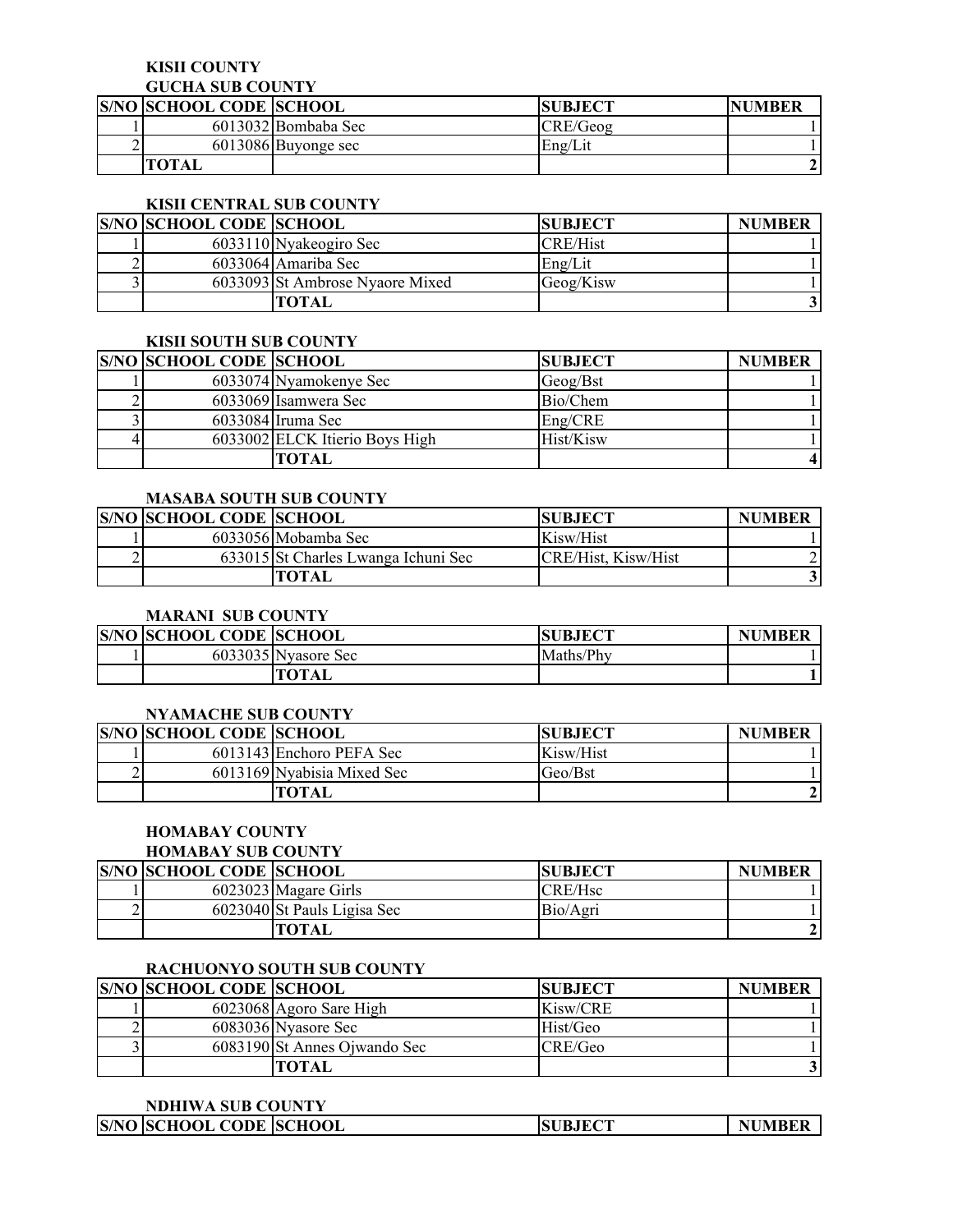|  | 6023017 Obera Boys                 | Chem/Phv  |  |
|--|------------------------------------|-----------|--|
|  | $6023052$ okok mixed sec           | Math/Geo  |  |
|  | 6023080 Aluor Mixed Day            | Phy/Chem  |  |
|  | 6023111 Bishop Ochiel Nyagidha Sec | Maths/Phy |  |
|  | ГОТАІ                              |           |  |

# **RACHUONYO NORTH SUB COUNTY**

| <b>S/NO SCHOOL CODE SCHOOL</b> |                            | <b>SUBJECT</b> | <b>NUMBER</b> |
|--------------------------------|----------------------------|----------------|---------------|
|                                | Paul Mboya High            | Chem/Maths     |               |
|                                | 6083016 Gogo Mixed Day Sec | Bio/Agri       |               |
|                                | <b>TOTAL</b>               |                |               |

# **SUBA SUB COUNTY**

| <b>S/NO SCHOOL CODE SCHOOL</b> |                          | <b>SUBJECT</b>  | <b>NUMBER</b> |
|--------------------------------|--------------------------|-----------------|---------------|
|                                | $6023028$ Luora Sec      | <b>CRE/Hist</b> |               |
|                                | 6023013 Asumbi Girls Sec | Kisw/CRE        |               |
|                                | $6023009$ Orero Sec      | Kisw/Hist       |               |
|                                | TOTAL                    |                 |               |

#### **MBITA SUB COUNTY**

| <b>S/NO SCHOOL CODE SCHOOL</b> |                            | <b>SUBJECT</b> | <b>NUMBER</b> |
|--------------------------------|----------------------------|----------------|---------------|
|                                | 6103042 Wasamo Girls Sec   | Phy/Maths      |               |
|                                | 6063103 Bondo Nyironge Sec | Phy/Maths      |               |
|                                | TOTAL                      |                |               |

# **SIAYA COUNTY**

# **SIAYA SUB COUNTY**

| <b>S/NO SCHOOL CODE SCHOOL</b> |                              | <b>SUBJECT</b>  | <b>NUMBER</b> |
|--------------------------------|------------------------------|-----------------|---------------|
|                                | 6093102 Dirk Allison GSM Sec | <b>CRE/Hist</b> |               |
|                                | 6093082 Obambo Mixed         | Cre/Math        |               |
|                                | 6093040 Agoro Oyombe Sec     | Eng/Lit         |               |
|                                | <b>TOTAL</b>                 |                 |               |

## **RARIEDA SUB COUNTY**

| <b>S/NO SCHOOL CODE SCHOOL</b> |                            | <b>ISUBJECT</b> | <b>NUMBER</b> |
|--------------------------------|----------------------------|-----------------|---------------|
|                                | 6113071 St Philip Wera Sec | Chem/Bio        |               |
|                                | 6093002 Lwak G. Sec        | Kisw/Geo        |               |
|                                | TOTAL                      |                 |               |

# **BONDO SUB COUNTY**

| <b>S/NO SCHOOL CODE SCHOOL</b> |                                 | <b>ISUBJECT</b> | <b>NUMBER</b> |
|--------------------------------|---------------------------------|-----------------|---------------|
|                                | 6113023 Maranda Sec             | Bio/Agric       |               |
|                                | 6113047 Got Abiero Sec          | Geog/Hist       |               |
|                                | 6113085 Joakim Owang Mageta Sec | Geog/Hist       |               |
|                                | <b>TOTAL</b>                    |                 |               |

# **UGENYA SUB COUNTY**

| <b>S/NO SCHOOL CODE SCHOOL</b> |                                | <b>SUBJECT</b> | <b>NUMBER</b> |
|--------------------------------|--------------------------------|----------------|---------------|
|                                | 6093069 St Stephen Siginga sec | Eng/Hist       |               |
|                                | 6093084 Miyare Sec             | Eng/Lit        |               |
|                                | TOTAL                          |                |               |

# **UGUNJA SUB COUNTY**

| <b>S/NO SCHOOL CODE SCHOOL</b> |                                 | <b>ISUBJECT</b> | <b>NUMBER</b> |
|--------------------------------|---------------------------------|-----------------|---------------|
|                                | 6093055 St Peters Rambula Mixed | Hist/CRE        |               |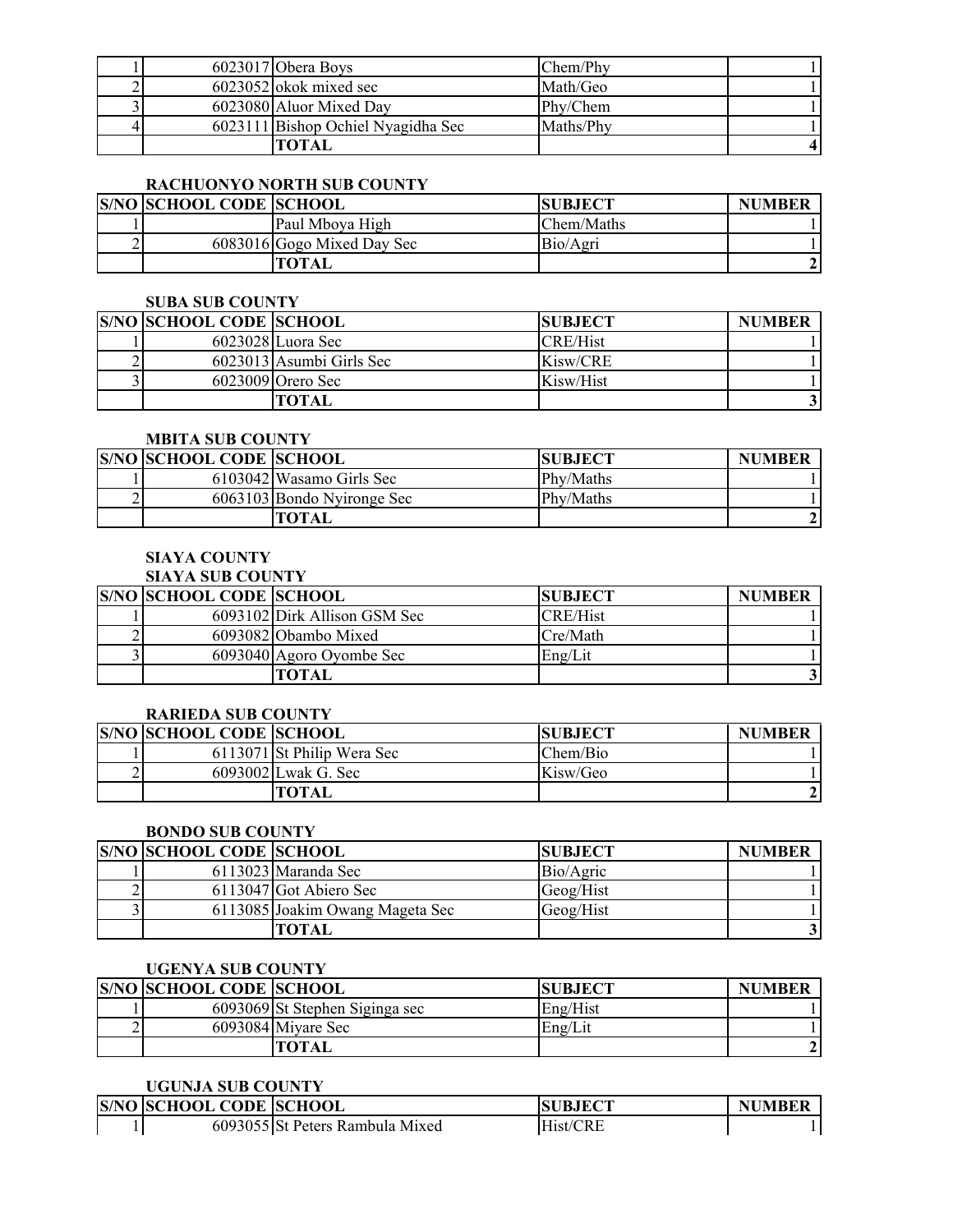|  |  |  | ----<br>- |  |  |
|--|--|--|-----------|--|--|
|--|--|--|-----------|--|--|

#### **GEM SUB COUNTY**

| <b>S/NO SCHOOL CODE SCHOOL</b> |                           | <b>SUBJECT</b>  | <b>NUMBER</b> |
|--------------------------------|---------------------------|-----------------|---------------|
|                                | 6093105 Malunga Mixed Sec | <b>CRE/Hist</b> |               |
|                                | 6093003 St Marys Yala     | Bio/Agric       |               |
|                                | TOTAL                     |                 |               |

## **KISUMU COUNTY**

#### **SEME SUB COUNTY**

| <b>S/NO SCHOOL CODE SCHOOL</b> |                     | <b>SUBJECT</b> | <b>NUMBER</b> |
|--------------------------------|---------------------|----------------|---------------|
|                                | 6043023 Bonde Sec   | Eng/Lit        |               |
|                                | 6043065 Mayieka Sec | Bio/Agric      |               |
|                                | <b>TOTAL</b>        |                |               |

### **NYANDO SUB COUNTY**

| <b>S/NO SCHOOL CODE SCHOOL</b> |                       | <b>SUBJECT</b> | <b>NUMBER</b> |
|--------------------------------|-----------------------|----------------|---------------|
|                                | 6043202 Kandaria Sec  | Maths/Phy      |               |
|                                | $6043039$ Alendu Sec  | Eng/CRE        |               |
|                                | 6043031 Lela Sec      | Bst/Geog       |               |
|                                | $6123039$ Onjiko High | Kisw/CRE       |               |
|                                | 6123074 Okanja Mixed  | Bio/Chem       |               |
|                                | TOTAL                 |                |               |

## **KISUMU WEST SUB COUNTY**

| <b>S/NO SCHOOL CODE SCHOOL</b> |                                   | <b>SUBJECT</b> | <b>NUMBER</b> |
|--------------------------------|-----------------------------------|----------------|---------------|
|                                | 6043006 Chulaimbo Sec             | Eng/Lit        |               |
|                                | 6043041 St Antony Dago Kokore Sec | Eng/Lit        |               |
|                                | TOTAL                             |                |               |

# **NYAKACH SUB COUNTY**

| <b>S/NO SCHOOL CODE SCHOOL</b> |                                     | <b>SUBJECT</b>     | <b>NUMBER</b> |
|--------------------------------|-------------------------------------|--------------------|---------------|
|                                | $6123016$ Mbugra Sec                | Hist/CRE           |               |
|                                | 6123021 St Charles Lwanga Ndori Sec | Eng/Lit, Maths/Phy |               |
|                                | 6123044 Nyabola Mixed Sec           | Eng/Lit            |               |
|                                | 6123109 Pawtenge Sec                | Maths/Chem         |               |
|                                | 6123034 Cherwa Sec                  | Bio/Chem           |               |
|                                | 6123038 Rakwaro Sec                 | Maths/Bst          |               |
|                                | TOTAL                               |                    |               |

# **KISUMU CENTRAL SUB COUNTY**

| <b>S/NO SCHOOL CODE SCHOOL</b> |                          | <b>SUBJECT</b>   | <b>NUMBER</b> |
|--------------------------------|--------------------------|------------------|---------------|
|                                |                          | Fine Art&Design, |               |
|                                | $6043020$ Lions High sch | Kisw/Eng         |               |
|                                | TOTAL                    |                  |               |

# **KISUMU EAST SUB COUNTY**

| <b>S/NO SCHOOL CODE SCHOOL</b> |                        | <b>SUBJECT</b> | <b>NUMBER</b> |
|--------------------------------|------------------------|----------------|---------------|
|                                | 6043050 Nyamasaria Sec | Eng/Lit        |               |
|                                | <b>TOTAL</b>           |                |               |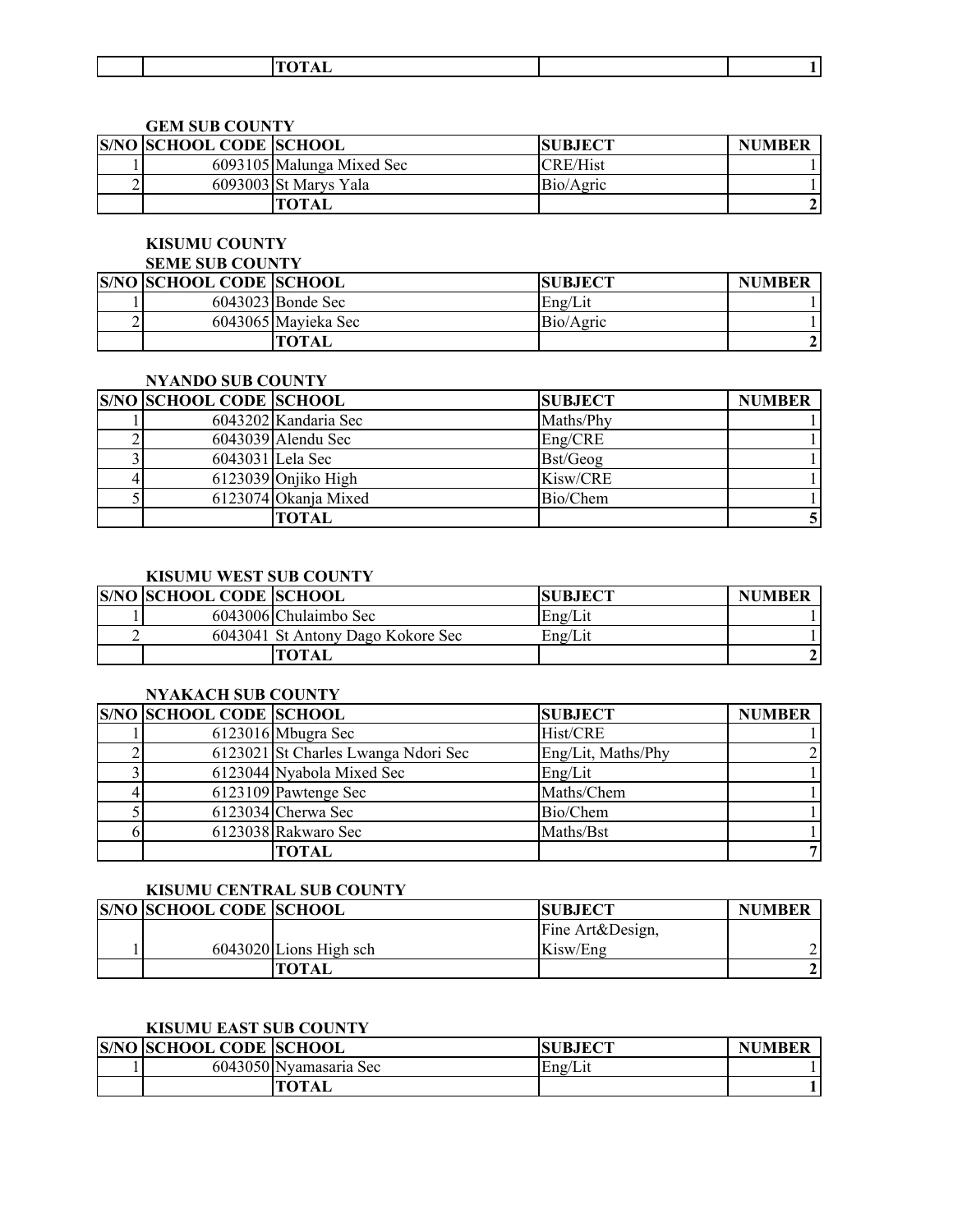**MUHORONI SUB COUNTY**

| <b>S/NO SCHOOL CODE SCHOOL</b> |                             | <b>SUBJECT</b> | <b>NUMBER</b> |
|--------------------------------|-----------------------------|----------------|---------------|
|                                | $6042012$ Kibos special sec | Eng/Lit        |               |
|                                | TOTAL                       |                |               |

# **MIGORI COUNTY**

# **NYATIKE SUB COUNTY**

| <b>S/NO SCHOOL CODE SCHOOL</b> |                            | <b>ISUBJECT</b> | <b>NUMBER</b> |
|--------------------------------|----------------------------|-----------------|---------------|
|                                | 6063086 Kanga Onditi Mixed | Geog/CRE        |               |
|                                | <b>TOTAL</b>               |                 |               |

### **SUNA CENTRAL SUB COUNTY**

| <b>S/NO SCHOOL CODE SCHOOL</b> |                     | JBJECT<br>SU | <b>NUMBER</b> |
|--------------------------------|---------------------|--------------|---------------|
|                                | 6063094 Magina FA.M | Kisw/CRE     |               |
|                                | TOTAL               |              |               |

# **RONGO SUB COUNTY**

| <b>S/NO SCHOOL CODE SCHOOL</b> |                              | <b>ISUBJECT</b>      | <b>NUMBER</b> |
|--------------------------------|------------------------------|----------------------|---------------|
|                                | 6063008 Kanyawanga Sec       | Kisw/Hist, Bio/Agric |               |
|                                | 6063192 St Peters Kuna Mixed | Geog/CRE, Eng/Lit    |               |
|                                | TOTAL                        |                      |               |

# **MIGORI SUB COUNTY**

| <b>S/NO SCHOOL CODE SCHOOL</b> |                         | <b>SUBJECT</b> | <b>NUMBER</b> |
|--------------------------------|-------------------------|----------------|---------------|
|                                | 6063036 Wasio Mixed Day | Hist/CRE       |               |
|                                | 6063051 Nyamome sec     | Kisw/CRE       |               |
|                                | TOTAL                   |                |               |

# **AWENDO SUB COUNTY**

| <b>S/NO SCHOOL CODE SCHOOL</b> |                                | <b>SUBJECT</b> | <b>NUMBER</b> |
|--------------------------------|--------------------------------|----------------|---------------|
|                                | 6063041 Kanyasrega Nyokal Sec  | Eng/Lit        |               |
|                                | $6063117$ Awendo Sec           | Eng/Lit        |               |
|                                | 6063006 St Albert Ulanda Girls | CRE/French     |               |
|                                | TOTAL                          |                |               |

#### **KURIA WEST SUB COUNTY**

|  | <b>S/NO SCHOOL CODE SCHOOL</b> |                            | <b>SUBJECT</b> | <b>NUMBER</b> |
|--|--------------------------------|----------------------------|----------------|---------------|
|  |                                | 6053026 Kehancha Mixed Day | Eng/L1         |               |
|  |                                | <b>TOTAL</b>               |                |               |

#### **URIRI SUB COUNTY**

| <b>S/NO SCHOOL CODE SCHOOL</b> |                     | <b>SUBJECT</b> | <b>NUMBER</b> |
|--------------------------------|---------------------|----------------|---------------|
|                                | 6063038 Oruba Girls | Eng/Lit        |               |
|                                | <b>TOTAL</b>        |                |               |

# **NYAMIRA COUNTY**

# **BORABU SUB COUNTY**

| <b>S/NO SCHOOL CODE SCHOOL</b> |                                 | <b>ISUBJECT</b>  | <b>NUMBER</b> |
|--------------------------------|---------------------------------|------------------|---------------|
|                                | 6073062 St Thomas Moore Sec     | <b>Bst/Maths</b> |               |
|                                | 6073104 St Patrice Nyantaro Sec | Maths/Phy        |               |
|                                | 6073025 Mecheo SDA Sec          | Bio/Chem         |               |
|                                | <b>TOTAL</b>                    |                  |               |

### **NYAMIRA NORTH SUB COUNTY**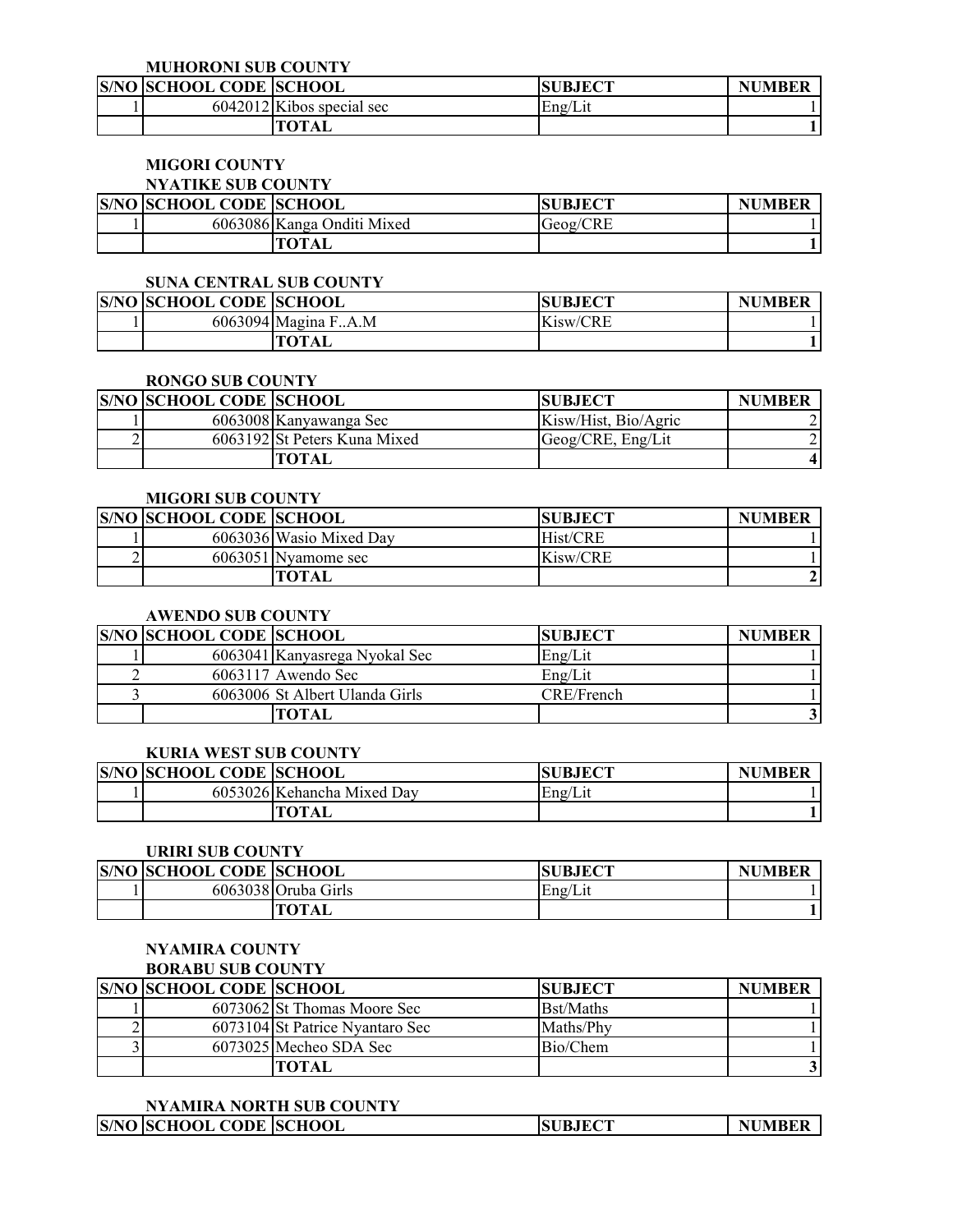|  | 6073174 Maagonga SDA Mixed | Eng/Lit   |  |
|--|----------------------------|-----------|--|
|  | 6073162 Gekonge DEB Sec    | Maths/Bst |  |
|  | 6073002 Matongo Sec        | Bst/Bst   |  |
|  | TOTAI                      |           |  |

### **MANGA SUB COUNTY**

| <b>S/NO SCHOOL CODE SCHOOL</b> |                                 | <b>SUBJECT</b>  | <b>NUMBER</b> |
|--------------------------------|---------------------------------|-----------------|---------------|
|                                | 6073096 St Paul's Manga Orotuba | <b>Bio/Chem</b> |               |
|                                | $6073016$ Irianyi sec           | Math/Chem       |               |
|                                | 6073003 Nyambaria Sec           | Bio/Chem        |               |
|                                | 6073187 Sengereri Mixed Day Sec | Maths/Chem      |               |
|                                | TOTAL                           |                 |               |

#### **MASABA NORTH SUB COUNTY**

| <b>S/NO SCHOOL CODE SCHOOL</b> |                       | <b>SUBJECT</b> | <b>NUMBER</b> |
|--------------------------------|-----------------------|----------------|---------------|
|                                | 6073039 Metamaywa Sec | Kisw/Bst       |               |
|                                | 6073067 Kebirichi Sec | Chem/Bst       |               |
|                                | <b>TOTAL</b>          |                |               |

#### **NYAMIRA SOUTH SUB COUNTY**

| <b>S/NO SCHOOL CODE SCHOOL</b> |                      | <b>SUBJECT</b> | <b>NUMBER</b> |
|--------------------------------|----------------------|----------------|---------------|
|                                | 6073021 Motagara Sec | Maths/Chem     |               |
|                                | TOTAL                |                |               |

# **RIFT VALLEY REGION AND REGION CONSUMING THE REGION CONSUMING THE REGION CONSUMING THE REGION**

# **BARINGO COUNTY**

# **BARINGO CENTRAL SUB-COUNTY**

| <b>S/NO SCHOOL CODE SCHOOL</b> |                                         | <b>SUBJECTS</b> | <b>NUMBER</b> |
|--------------------------------|-----------------------------------------|-----------------|---------------|
|                                | 7013111 Kaptorokwo Mixed Day Sec School | Bio/Chem        |               |
|                                | TOTAL                                   |                 |               |

#### **BARINGO NORTH SUB-COUNTY**

| <b>IS/NO ISCHOOL CODE ISCHOOL</b> |                  | <b>SUBJECTS</b> | <b>NUMBER</b> |
|-----------------------------------|------------------|-----------------|---------------|
|                                   | 7013098 Moigutwo | Math/Phy        |               |
|                                   | <b>TOTAL</b>     |                 |               |

#### **KOIBATEK SUB-COUNTY**

| <b>S/NO SCHOOL CODE SCHOOL</b> |                               | <b>SUBJECTS</b> | <b>NUMBER</b> |
|--------------------------------|-------------------------------|-----------------|---------------|
|                                | 7063008 Poror Boys Sec School | Math/Phy        |               |
|                                | <b>"OTAL</b>                  |                 |               |

# **MOGOTIO SUB-COUNTY**

| S/NO SCHOOL CODE SCHOOL |                                  | <b>SUBJECTS</b> | <b>NUMBER</b> |
|-------------------------|----------------------------------|-----------------|---------------|
|                         | 7063005 Kisanana Boys Sec School | Bio/Chem        |               |
|                         | 7063011 Kiptoim Mixed Sec School | Chem/Phy        |               |
|                         | <b>TOTAL</b>                     |                 |               |

# **BOMET COUNTY BOMET CENTRAL SUB-COUNTY**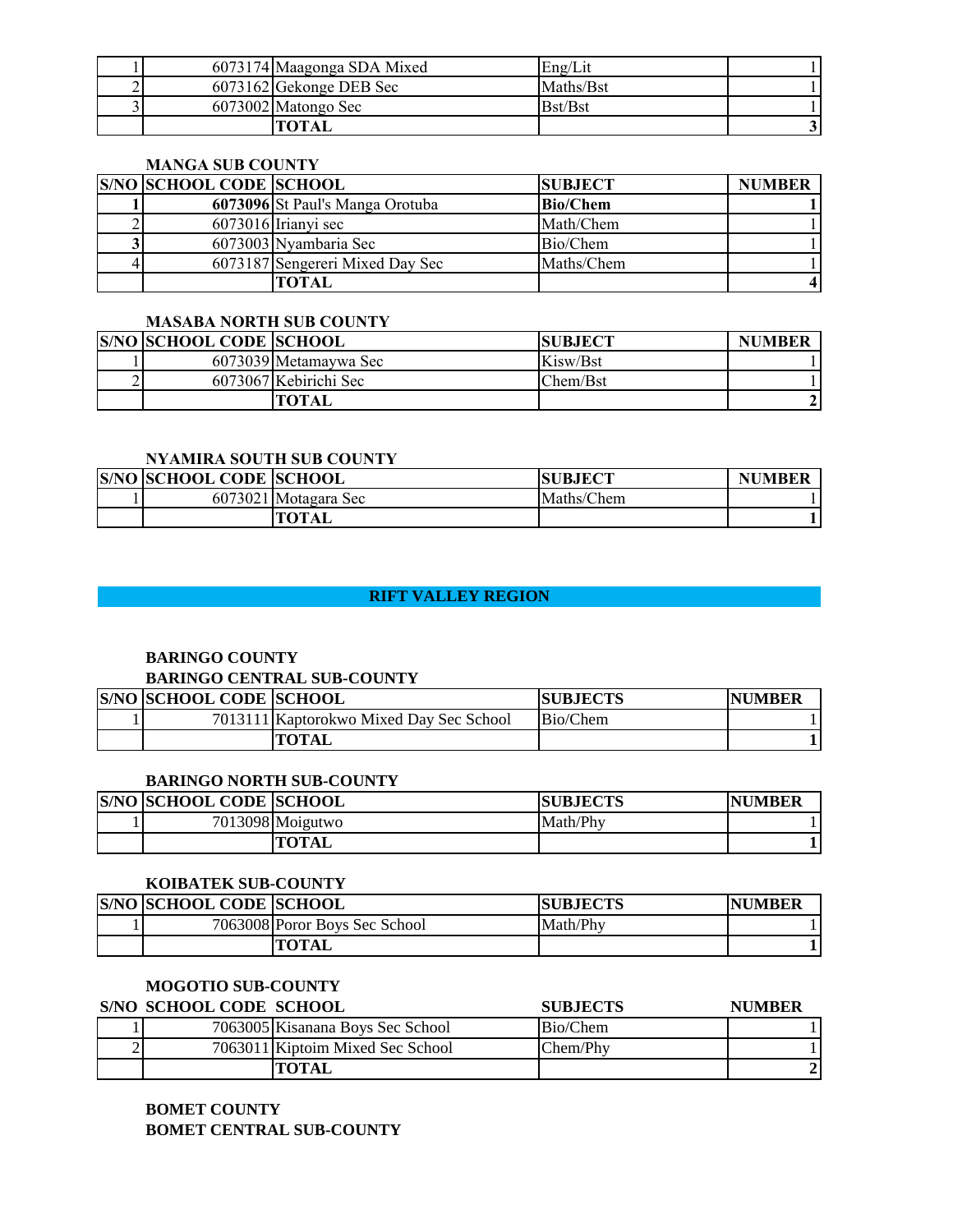| <b>S/NO SCHOOL CODE SCHOOL</b> |                                      | <b>ISUBJECTS</b> | <b>NUMBER</b> |
|--------------------------------|--------------------------------------|------------------|---------------|
|                                | 7023111 Mugango Girls Day Sec School | H/sc/            |               |
|                                | TOTAL                                |                  |               |

# **CHEPALUNGU SUB-COUNTY**

| <b>S/NO SCHOOL CODE SCHOOL</b> |                                  | <b>SUBJECTS</b> | <b>NUMBER</b> |
|--------------------------------|----------------------------------|-----------------|---------------|
|                                | 7023114 Oreivet Mixed Sec School | Eng/Lit         |               |
|                                | 7023202 Saunet Mixed Sec School  | Eng/Cre         |               |
|                                | TOTAL                            |                 |               |

#### **KONOIN SUB-COUNTY**

| <b>S/NO SCHOOL CODE SCHOOL</b> |                               | <b>ISUBJECTS</b> | <b>NUMBER</b> |
|--------------------------------|-------------------------------|------------------|---------------|
|                                | 7183037 Boito Boys Sec School | Bst/Math         |               |
|                                | TOTAL                         |                  |               |

#### **ELGEYO MARAKWET COUNTY KEIYO NORTH SUB-COUNTY**

| <b>S/NO SCHOOL CODE SCHOOL</b> |                                          | <b>SUBJECTS</b> | <b>NUMBER</b> |
|--------------------------------|------------------------------------------|-----------------|---------------|
|                                | 7033001 St. Patrick's High School - Iten | Eng/Lit         |               |
|                                | 7033054 Chelingwa Mixed Sec School       | Phy/Mat         |               |
|                                | <b>TOTAL</b>                             |                 |               |

### **KEIYO SOUTH SUB-COUNTY**

| <b>S/NO SCHOOL CODE SCHOOL</b> |                                      | <b>SUBJECTS</b> | <b>NUMBER</b> |
|--------------------------------|--------------------------------------|-----------------|---------------|
|                                | 7033052 Rokocho Mixed Day Sec School | Eng/Lit         |               |
|                                | TOTAL                                |                 |               |

### **MARAKWET EAST SUB-COUNTY**

| <b>S/NO SCHOOL CODE SCHOOL</b> |                                    | <b>SUBJECTS</b> | <b>INUMBER</b> |
|--------------------------------|------------------------------------|-----------------|----------------|
|                                | 7083051 Ismael Chelanga Sec School | Bio/Agr         |                |
|                                | TOTAL                              |                 |                |

### **MARAKWET WEST SUB-COUNTY**

| <b>S/NO SCHOOL CODE SCHOOL</b> |                                                       | <b>SUBJECTS</b> | <b>NUMBER</b> |
|--------------------------------|-------------------------------------------------------|-----------------|---------------|
|                                |                                                       |                 |               |
|                                | 7083003 St. Peter's Marakwet Boys Sec School Math/Bst |                 |               |
|                                | <b>TOTAL</b>                                          |                 |               |

# **KAJIADO COUNTY**

| <b>ISINYA SUB-COUNTY</b> |  |  |
|--------------------------|--|--|
|                          |  |  |

| <b>S/NO SCHOOL CODE SCHOOL</b> |                                    | <b>SUBJECTS</b> | <b>NUMBER</b> |
|--------------------------------|------------------------------------|-----------------|---------------|
|                                | 7043016 Noonkopir Girls Sec School | Kis/Cre         |               |
|                                | TOTAL                              |                 |               |

# **KAJIADO CENTRAL SUB-COUNTY**

| <b>S/NO SCHOOL CODE SCHOOL</b> |                                 | <b>ISUBJECTS</b> | <b>NUMBER</b> |
|--------------------------------|---------------------------------|------------------|---------------|
|                                | 7043045 Nkoile Boys High School | Eng/Lit          |               |
|                                | 7043005 Olkejuado High School   | Cre/Kisw         |               |
|                                | <b>TOTAL</b>                    |                  |               |

# **LOITOKITOK SUB-COUNTY**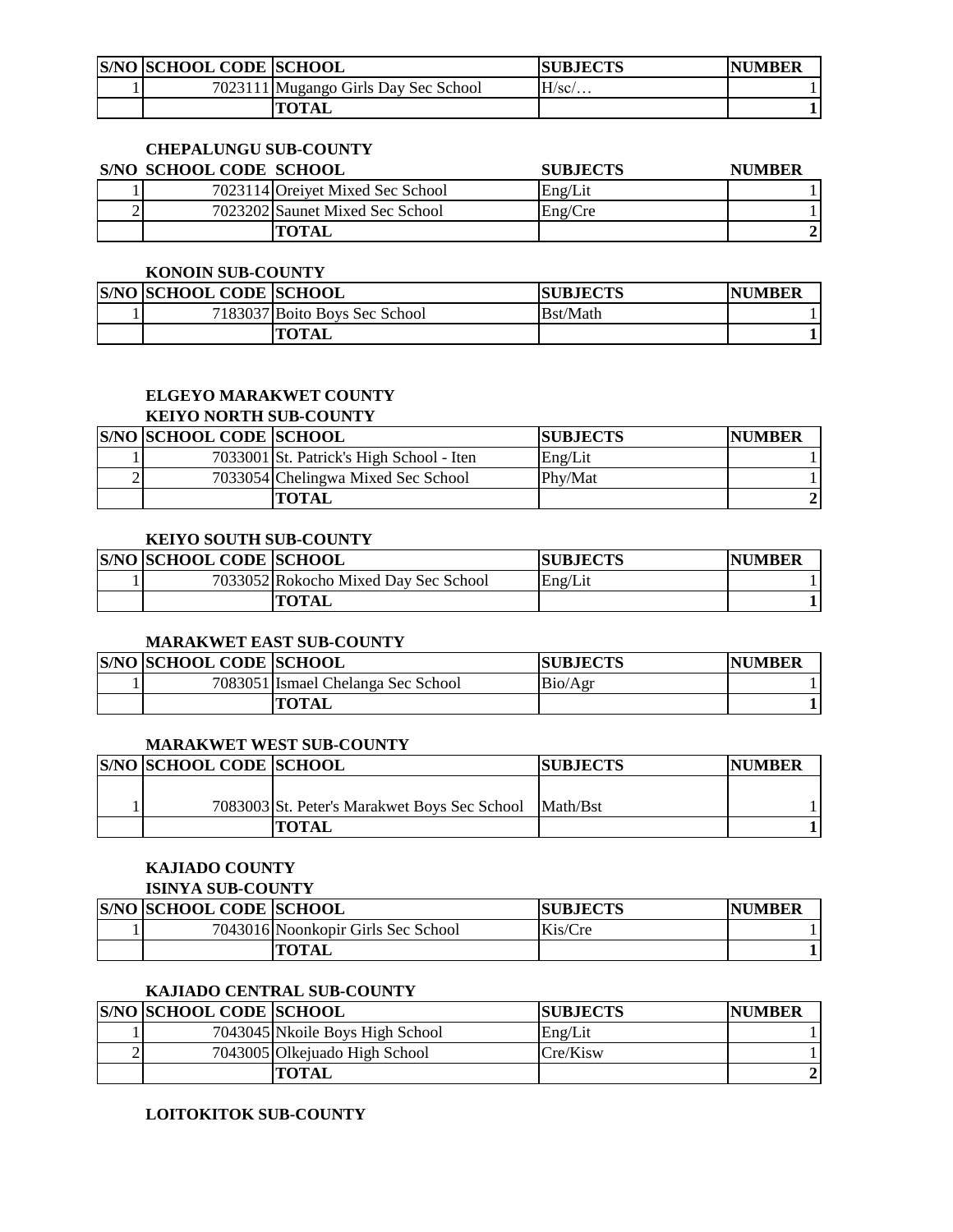| <b>S/NO SCHOOL CODE SCHOOL</b> |                                     | <b>SUBJECTS</b> | <b>NUMBER</b> |
|--------------------------------|-------------------------------------|-----------------|---------------|
|                                | 7043174 Kimana Mixed Day Sec School | Math/Chem       |               |
|                                | <b>TOTAL</b>                        |                 |               |

#### **KERICHO COUNTY BELGUT SUB-COUNTY**

| -----------------              |                          |                 |                |  |
|--------------------------------|--------------------------|-----------------|----------------|--|
| <b>S/NO SCHOOL CODE SCHOOL</b> |                          | <b>SUBJECTS</b> | <b>INUMBER</b> |  |
|                                | 7053072 Nyabangi Sec Sch | Bio/Math        |                |  |
|                                | TOTAL                    |                 |                |  |

#### **BURETI SUB-COUNTY**

|   | <b>S/NO SCHOOL CODE SCHOOL</b> |                                   | <b>SUBJECTS</b> | <b>NUMBER</b> |
|---|--------------------------------|-----------------------------------|-----------------|---------------|
|   |                                | 7183003 Getarwet Girls Sec School | Cre/Hist        |               |
| ∼ |                                | 7183028 Chelilis Girls Sec School | Kisw/Cre        |               |
|   |                                | TOTAL                             |                 |               |

# **KERICHO SUB-COUNTY**

|   | <b>S/NO SCHOOL CODE SCHOOL</b> |                                      | <b>SUBJECTS</b> | <b>NUMBER</b> |
|---|--------------------------------|--------------------------------------|-----------------|---------------|
|   |                                | 7053021 Poivwek Mixed Sec School     | Phy/Math        |               |
| - |                                | 7053031 AIC Telanet Girls Sec School | Phy/Math        |               |
|   |                                | TOTAL                                |                 |               |

# **KIPKELION SUB-COUNTY**

| <b>S/NO SCHOOL CODE SCHOOL</b> |                                   | <b>SUBJECTS</b> | <b>NUMBER</b> |
|--------------------------------|-----------------------------------|-----------------|---------------|
|                                | 7053108 Kamarus Mixed Day Sec Sch | Phy/Math        |               |
|                                | 7053046 Chilchila Sec School      | Kis/Geo         |               |
|                                | 7053110 Siret Day Sec School      | Bio/Agri        |               |
|                                | TOTAL                             |                 |               |

### **SOIN-SIGOWET SUB-COUNTY**

| <b>S/NO SCHOOL CODE SCHOOL</b> |                                   | <b>SUBJECTS</b> | <b>NUMBER</b> |
|--------------------------------|-----------------------------------|-----------------|---------------|
|                                | 7053085 Kipsamoi Mixed Sec School | Bio/Chem        |               |
|                                | <b>TOTAL</b>                      |                 |               |

# **LAIKIPIA COUNTY**

#### **LAIKIPIA CENTRAL SUB-COUNTY**

| <b>S/NO SCHOOL CODE SCHOOL</b> |                                           | <b>ISUBJECTS</b> | <b>NUMBER</b> |
|--------------------------------|-------------------------------------------|------------------|---------------|
|                                | 7073034 St. Augustine - Sirima Sec School | Cre/Kisw         |               |
|                                | 7073025 Wiyumiririe Sec Sch               | Math/Chem        |               |
|                                | TOTAL                                     |                  |               |

### **LAIKIPIA EAST SUB-COUNTY**

| <b>S/NO SCHOOL CODE SCHOOL</b> |                                | <b>SUBJECTS</b> | <b>NUMBER</b> |
|--------------------------------|--------------------------------|-----------------|---------------|
|                                | 7073030 Bingwa Sec School      | Math/Phy        |               |
|                                | 7073021 Thingithu Sec School   | Math/Phy        |               |
|                                | 7073076 Daiga Mixed Sec School | Eng/Lit         |               |
|                                | <b>TOTAL</b>                   |                 |               |

# **LAIKIPIA NORTH SUB-COUNTY**

| <b>S/NO SCHOOL CODE SCHOOL</b> |                           | <b>SUBJECTS</b> | <b>NUMBER</b> |
|--------------------------------|---------------------------|-----------------|---------------|
|                                | 7073016Dol Dol Sec School | $Comp/$         |               |
|                                | TOTAL                     |                 |               |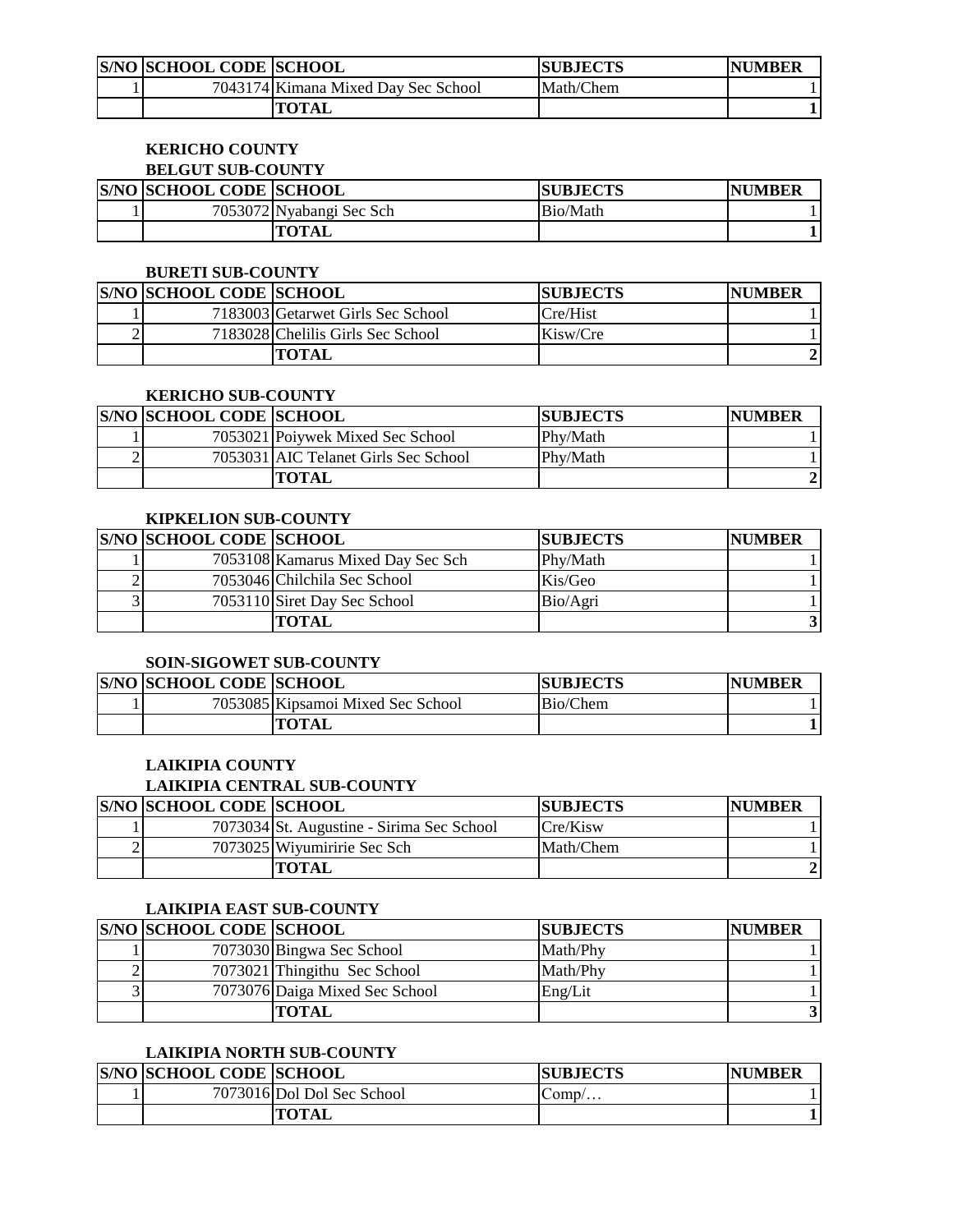# **LAIKIPIA WEST SUB-COUNTY**

|   | <b>S/NO SCHOOL CODE SCHOOL</b> |                                    | <b>SUBJECTS</b> | <b>NUMBER</b> |
|---|--------------------------------|------------------------------------|-----------------|---------------|
|   |                                | 7073005 G.G.Rumuruti Boys High Sch | Bio/Chem        |               |
| ∸ |                                | 7073027 Chereta Mixed Sec School   | Eng/Lit         |               |
|   |                                | <b>TOTAL</b>                       |                 |               |

#### **NYAHURURU SUB-COUNTY**

| <b>S/NO SCHOOL CODE SCHOOL</b> |                                  | <b>SUBJECTS</b> | <b>NUMBER</b> |
|--------------------------------|----------------------------------|-----------------|---------------|
|                                | 2043107 Mung'etho Day Sec School | Cre/Kisw        |               |
|                                | 7073041 Tandare Day Sec School   | Math/Che        |               |
|                                | 7073002 Ndururumo Boys           | Geo/Bst         |               |
|                                | <b>TOTAL</b>                     |                 |               |

#### **NAKURU COUNTY MOLO SUB-COUNTY**

| MULU SUD-UUUN I 1              |                                     |                      |               |  |
|--------------------------------|-------------------------------------|----------------------|---------------|--|
| <b>S/NO SCHOOL CODE SCHOOL</b> |                                     | <b>ISUBJECTS</b>     | <b>NUMBER</b> |  |
|                                | 7093008 Mary Mount Girls Sec School | Chem/Math            |               |  |
|                                | 7093054 Molo Academy                | Chem/Math, Chem/Math |               |  |
|                                | <b>TOTAL</b>                        |                      |               |  |

# **NAIVASHA SUB-COUNTY**

| <b>S/NO SCHOOL CODE SCHOOL</b> |                                  | <b>ISUBJECT</b> | <b>NUMBER</b> |
|--------------------------------|----------------------------------|-----------------|---------------|
|                                | 7093152 Ndabibi Mixed Sec School | Agri/Bio        |               |
|                                | 7093049 Mirera High              | Agric/Bio, Hsc/ |               |
|                                | 7093198 Milimani High            | Hsc/            |               |
|                                | TOTAL                            |                 |               |

# **NAKURU EAST SUB-COUNTY**

| <b>S/NO SCHOOL CODE SCHOOL</b> |                                   | <b>SUBJECT</b> | <b>NUMBER</b> |
|--------------------------------|-----------------------------------|----------------|---------------|
|                                | 7093237 Natewa High Sch           | Eng/Lit        |               |
|                                | 7093101 Nakuru Central Sec School | Mat/Comp       |               |
|                                | 7093116 Upper Hill Mixed Day      | Bio/Agric      |               |
|                                | <b>TOTAL</b>                      |                |               |

#### **NAKURU WEST SUB-COUNTY**

| <b>S/NO SCHOOL CODE SCHOOL</b> |                                  | <b>SUBJECT</b> | <b>NUMBER</b> |
|--------------------------------|----------------------------------|----------------|---------------|
|                                | 7093076 Uhuru High School        | Bio/Chem       |               |
|                                | 7093296 Mwariki Mixed Sec School | Mat/Phy        |               |
|                                | TOTAL                            |                |               |

#### **NJORO SUB-COUNTY**

| <b>S/NO SCHOOL CODE SCHOOL</b> |                                   | <b>SUBJECT</b> | <b>NUMBER</b> |
|--------------------------------|-----------------------------------|----------------|---------------|
|                                | 7093075 Kianiova Mixed Sec School | Agri/Bio       |               |
|                                | TOTAL                             |                |               |

# **RONGAI SUB-COUNTY**

| <b>S/NO SCHOOL CODE SCHOOL</b> |                                       | <b>SUBJECT</b> | <b>NUMBER</b> |
|--------------------------------|---------------------------------------|----------------|---------------|
|                                | 7093097 Akuisi Mixed Day Sec School   | Geo/Hist       |               |
|                                | 7093067 Banita Day Sec School         | Agri/Bio       |               |
|                                | 7093077 Mema Mixed Sec School         | Bst/Math       |               |
|                                | 7093217 Ruiru Mixed Sec School        | Cre/Geo        |               |
|                                | 7093359 Bright Hope Lomolo Sec School | His/Geo        |               |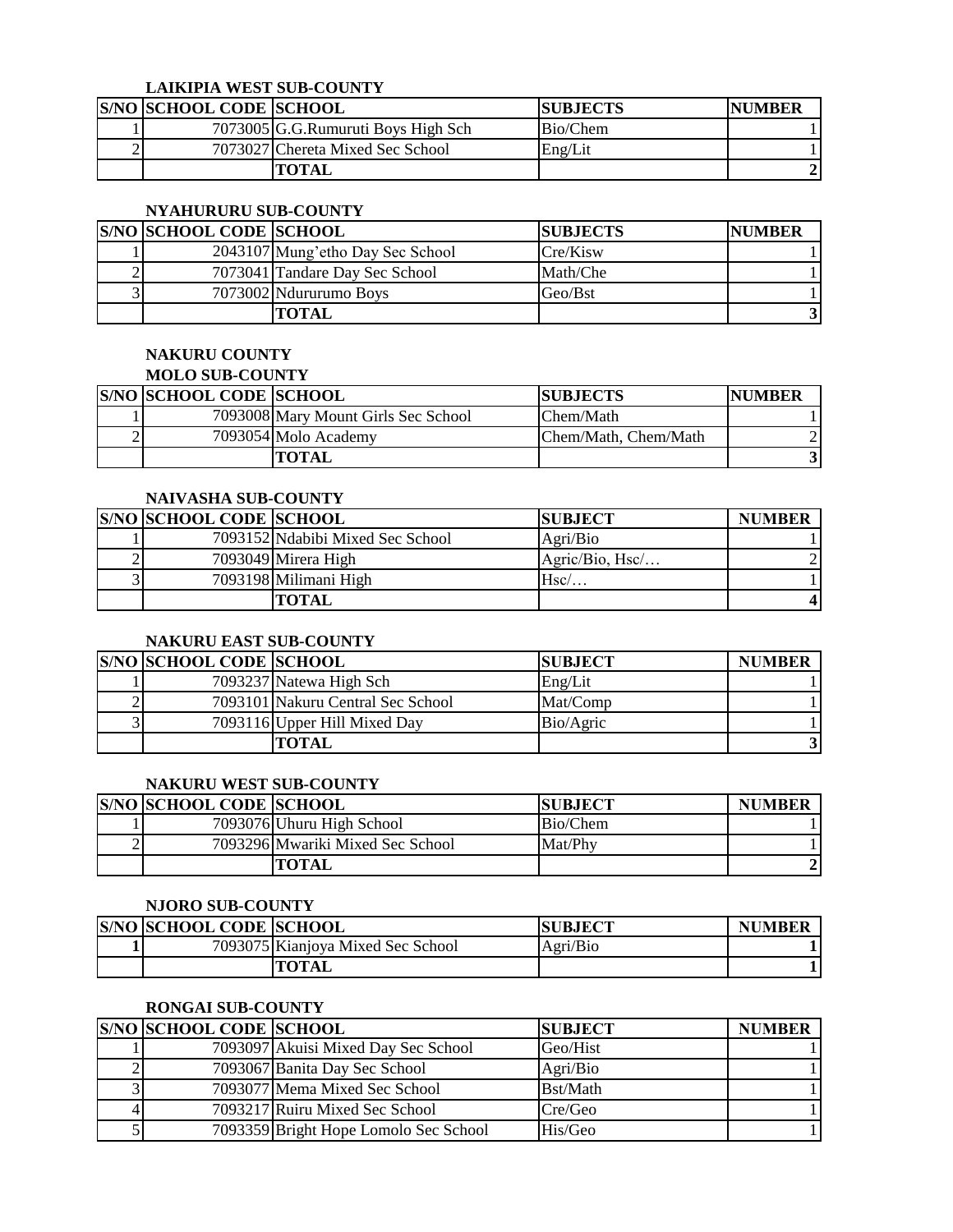|   | 7093085 AIC Morop Girls Sec School | Geo/Cre    |  |
|---|------------------------------------|------------|--|
| – | 7093115 Kapsetek sec               | Chem/Maths |  |
|   | <b>"OTAL</b>                       |            |  |

# **NANDI COUNTY CHESUMEI SUB-COUNTY**

| <b>S/NO SCHOOL CODE SCHOOL</b> |                                                        | <b>SUBJECT</b> | <b>NUMBER</b> |
|--------------------------------|--------------------------------------------------------|----------------|---------------|
|                                | 7103077 St. Francis Girls Cheptarit                    | CRE/Geo        |               |
|                                | 7103101 St. Patrick's Ndaptabwa Mixed High             | Bst/Math       |               |
|                                | 7103045 Christ The King High School, Chepterit Eng/Lit |                |               |
|                                | <b>TOTAL</b>                                           |                |               |

# **NANDI CENTRAL SUB-COUNTY**

|                | <b>S/NO SCHOOL CODE SCHOOL</b> |                                                         | <b>SUBJECT</b> | <b>NUMBER</b> |
|----------------|--------------------------------|---------------------------------------------------------|----------------|---------------|
|                |                                | 7102007 Kapsabet Sec School For The Deaf                | Math/KSL       |               |
|                |                                | 7103026 Our Lady of Victory Girls School-Kapn Math/Chem |                |               |
| 3 <sub>1</sub> |                                | 7103047 Kamobo Mixed Sec School                         | Math/Phy       |               |
|                |                                | <b>TOTAL</b>                                            |                |               |

# **NANDI EAST SUB-COUNTY**

| <b>S/NO SCHOOL CODE SCHOOL</b> |                                | <b>ISUBJECTS</b> | <b>NUMBER</b> |
|--------------------------------|--------------------------------|------------------|---------------|
|                                | 7193031 Samoei Boys Sec School | Eng/Lit          |               |
|                                | TOTAL                          |                  |               |

# **NANDI NORTH SUB-COUNTY**

| <b>S/NO SCHOOL CODE SCHOOL</b> |                                      | <b>ISUBJECT</b> | <b>NUMBER</b> |
|--------------------------------|--------------------------------------|-----------------|---------------|
|                                | 7103085 Sigot Sec Sch                | Agri/Bio        |               |
|                                | 7013013 SDA Kurgung Girls Sec School | Kisw/Geo        |               |
|                                | TOTAL                                |                 |               |

# **NAROK COUNTY**

#### **NAROK NORTH SUB-COUNTY**

| <b>S/NO SCHOOL CODE SCHOOL</b> |                                | <b>SUBJECT</b> | <b>NUMBER</b> |
|--------------------------------|--------------------------------|----------------|---------------|
|                                | 7113157 Keekonvokie Sec School | Hist/Cre       |               |
|                                | TOTAL                          |                |               |

# **NAROK SOUTH SUB-COUNTY**

| <b>S/NO SCHOOL CODE SCHOOL</b> |                                    | <b>SUBJECT</b> | <b>NUMBER</b> |
|--------------------------------|------------------------------------|----------------|---------------|
|                                | 7113173 Emorijoi Mixed Day Sec Sch | Geo/His        |               |
|                                | <b>TOTAL</b>                       |                |               |

# **TRANS MARA WEST SUB-COUNTY**

| <b>S/NO SCHOOL CODE SCHOOL</b> |                                     | <b>SUBJECT</b> | <b>NUMBER</b> |
|--------------------------------|-------------------------------------|----------------|---------------|
|                                | 7133004 Ongatta Barrikoi Sec School | Mat/Phy        |               |
|                                | TOTAL                               |                |               |

### **SAMBURU COUNTY SAMBURU CENTRAL SUB-COUNTY**

| <b>S/NO SCHOOL CODE SCHOOL</b> |                                 | <b>SUBJECTS</b>      | <b>NUMBER</b> |  |
|--------------------------------|---------------------------------|----------------------|---------------|--|
|                                |                                 | Bio/Chem, Maths/Phy, |               |  |
|                                | 7123005 Kisima Girls Sec School | Cre/Kisw             |               |  |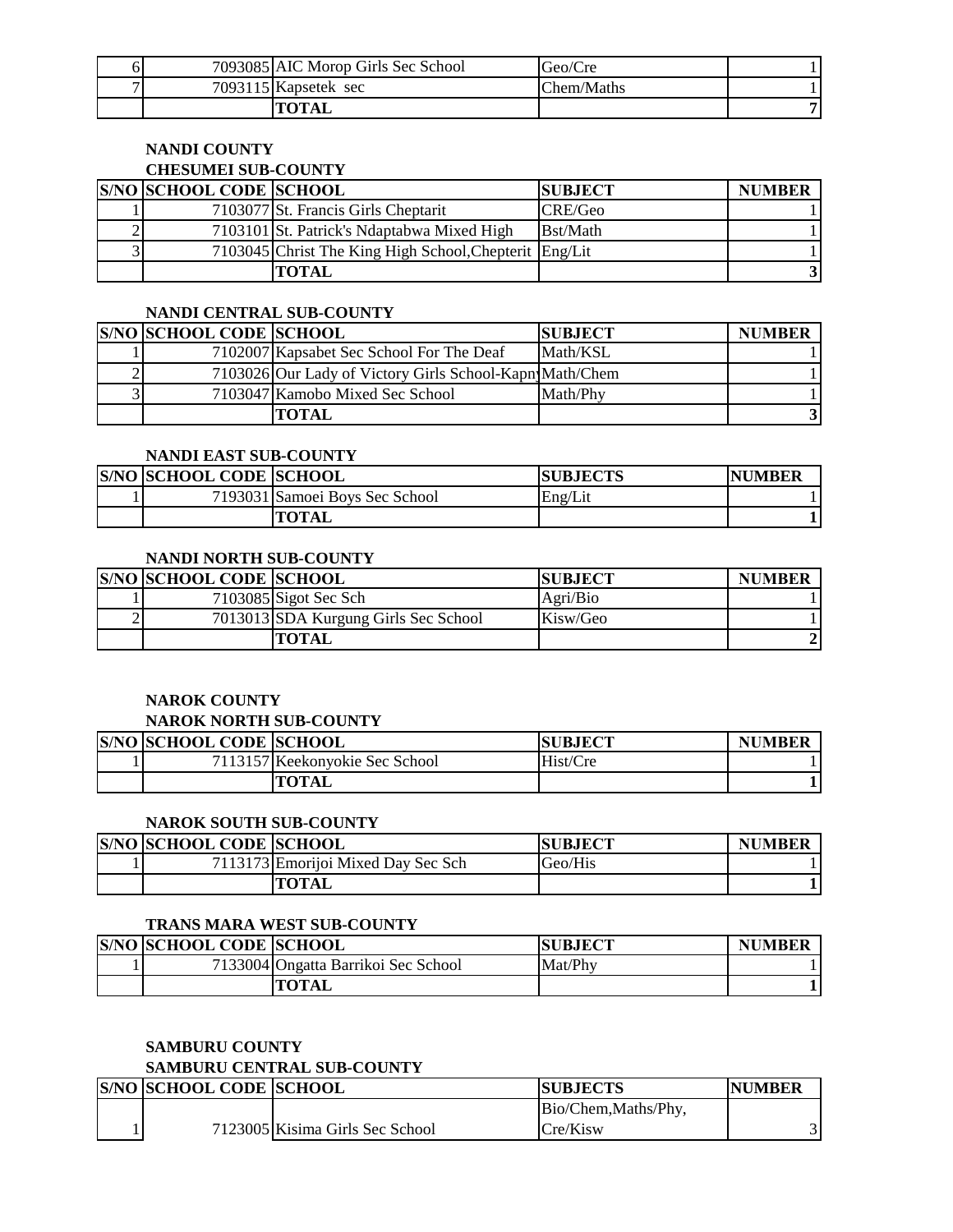| ∼ | 7123020 Loosuk Mixed Sec School | Chem/Math |  |
|---|---------------------------------|-----------|--|
|   | 7123046 Ledero Mixed            | Maths/Bio |  |
|   |                                 |           |  |

#### **SAMBURU NORTH SUB-COUNTY**

| <b>S/NO SCHOOL CODE SCHOOL</b> |                                    | <b>ISUBJECT</b> | <b>NUMBER</b> |
|--------------------------------|------------------------------------|-----------------|---------------|
|                                | 7123033 Baragoi Girls Sec School   | Bst/Math        |               |
|                                | 7123013 PCEA Tuum Girls Sec School | Math/Chem       |               |
|                                | <b>TOTAL</b>                       |                 |               |

#### **TRANS NZOIA COUNTY KIMININI SUB-COUNTY**

| KUYHININI SUD-UUUN I I |                                |                                            |                |               |
|------------------------|--------------------------------|--------------------------------------------|----------------|---------------|
|                        | <b>S/NO SCHOOL CODE SCHOOL</b> |                                            | <b>SUBJECT</b> | <b>NUMBER</b> |
|                        |                                | 7143003 Kabuyefwe Friends Boys Sec School  | Bio/Chem       |               |
|                        |                                | 7143049 Kabuyefwe Friends Girls Sec School | Agri/Bio       |               |
| 3                      |                                | 7143001 St. Brigids Girls Sec School       | Cre/Geo        |               |
|                        |                                | 7143113 St. James Amagoro Sec School       | Cre/Kisw       |               |
|                        |                                | 7143043 St. Theresas Sec Sch - Sikhendu    | Hist/Cre       |               |
|                        |                                | 7143068 Hilario Wekhonye Sec Sch           | Eng/Lit        |               |
|                        |                                | 7143186 St. Joseph's Sec School - Nyasi    | Kis/His        |               |
| 8                      |                                | 7143171 Imani Friends Sec School           | Cre/Geo        |               |
|                        |                                | <b>TOTAL</b>                               |                |               |

# **KWANZA SUB-COUNTY**

|   | <b>S/NO SCHOOL CODE SCHOOL</b> |                                             | <b>SUBJECTS</b> | <b>INUMBER</b> |
|---|--------------------------------|---------------------------------------------|-----------------|----------------|
|   |                                | 7143174 Maziwa Mixed Sec School             | Hist/Kisw       |                |
| ↩ |                                | 7143064 St. Maurice Boys Sec School - Lunyu | Cre/Hist        |                |
|   |                                | ГОТАІ                                       |                 |                |

#### **SABOTI SUB-COUNTY**

| <b>S/NO SCHOOL CODE SCHOOL</b> |                                            | <b>SUBJECTS</b> | <b>NUMBER</b> |
|--------------------------------|--------------------------------------------|-----------------|---------------|
|                                | 8053054 Friends Boys Sec School - Matisi   | Geo/Hist        |               |
|                                | 7143204 Sikulu Mixed Sec School            | Hist/Kisw       |               |
|                                | 7143115 Tuwan Girls Sec Sch                | Math/Chem       |               |
|                                | 7143197 St. Veronicah Chebukaka Sec School | Eng/Lit         |               |
|                                | TOTAL                                      |                 |               |

# **TRANS NZOIA EAST SUB-COUNTY**

| <b>S/NO SCHOOL CODE SCHOOL</b> |                                                         | <b>SUBJECT</b> | <b>NUMBER</b> |
|--------------------------------|---------------------------------------------------------|----------------|---------------|
|                                | 7143063 Noigam Mixed Sec School                         | Bst/Geo        |               |
|                                | 7143018 Friends Bwake Boys Sch                          | Chem/Math      |               |
|                                | 7143097 A.I.C Biribiriet Mixed Day Sec School Chem/Math |                |               |
|                                | 7143006 St Francis High Suwerwa                         | Maths/Phy      |               |
|                                | <b>TOTAL</b>                                            |                |               |

# **TURKANA COUNTY**

# **LOIMA SUB-COUNTY**

| <b>S/NO SCHOOL CODE SCHOOL</b> |                                 | <b>SUBJECT</b> | <b>NUMBER</b> |
|--------------------------------|---------------------------------|----------------|---------------|
|                                | 7153019 Turkwel Boys Sec School | Kis/Cre        |               |
|                                | <b>TOTAL</b>                    |                |               |

# **TURKANA CENTRAL SUB-COUNTY**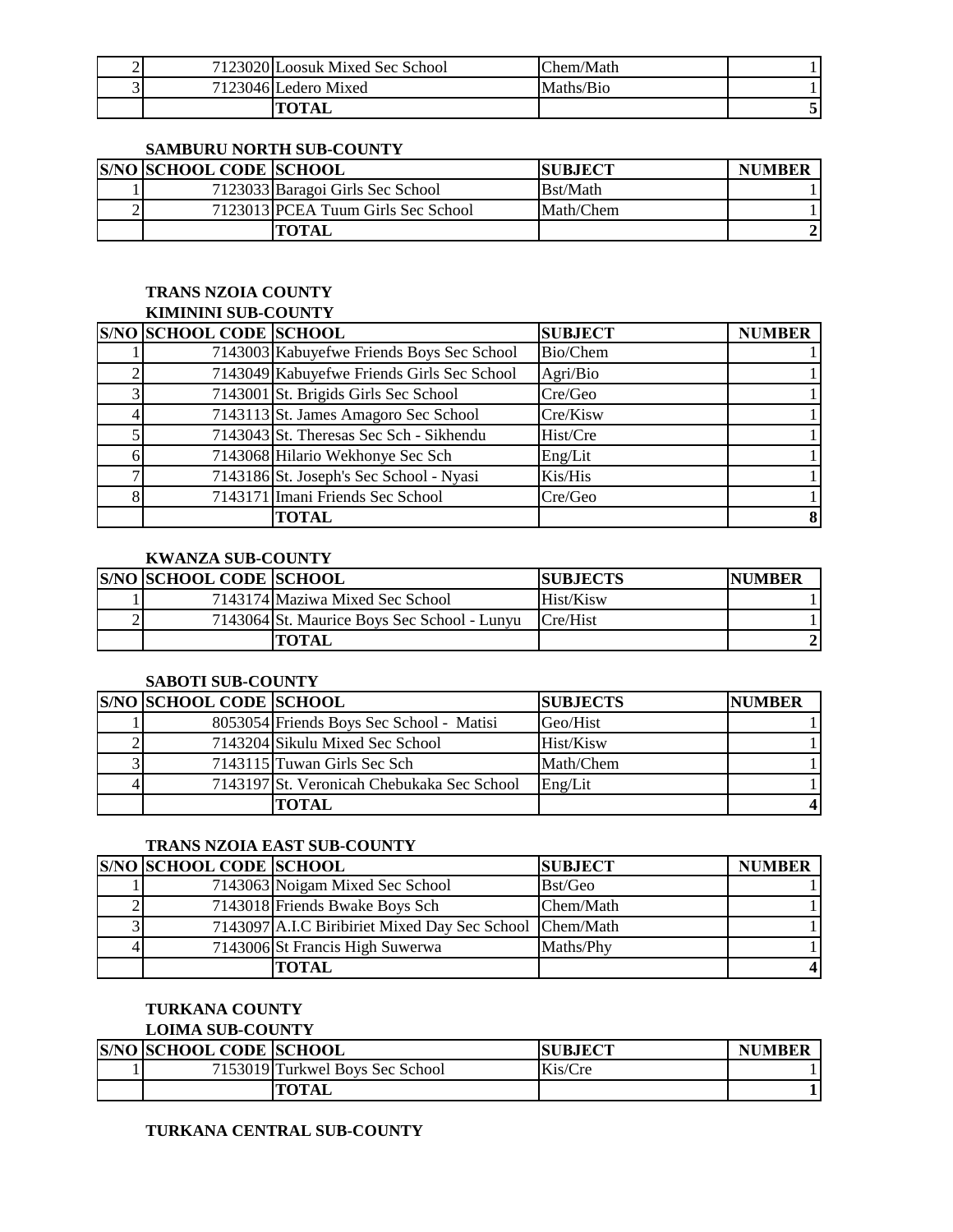| <b>S/NO SCHOOL CODE SCHOOL</b> |                             | <b>SUBJECT</b> | <b>NUMBER</b> |
|--------------------------------|-----------------------------|----------------|---------------|
|                                | 7153009 St. Kevin's Sec Sch | Kis/Cre        |               |
|                                | <b>TOTAL</b>                |                |               |

#### **TURKANA NORTH SUB-COUNTY**

| <b>S/NO SCHOOL CODE SCHOOL</b> |                                | <b>ISUBJECT</b> | <b>NUMBER</b> |
|--------------------------------|--------------------------------|-----------------|---------------|
|                                | 7153004 Lokitaung S.A. Sec Sch | Hist/Cre        |               |
|                                | <b>TOTAL</b>                   |                 |               |

# **TURKANA SOUTH SUB-COUNTY**

| <b>S/NO SCHOOL CODE SCHOOL</b> |                                 | <b>ISUBJECT</b> | <b>NUMBER</b> |
|--------------------------------|---------------------------------|-----------------|---------------|
|                                | 7153041 Katilu Girls Sec School | Kis/His         |               |
|                                | <b>TOTAL</b>                    |                 |               |

# **UASIN GISHU COUNTY**

# **AINABKOI SUB-COUNTY**

| <b>S/NO SCHOOL CODE SCHOOL</b> |                                   | <b>SUBJECT</b> | <b>NUMBER</b> |
|--------------------------------|-----------------------------------|----------------|---------------|
|                                | 7163062 Chesogor Mixed Sec School | Bst/Math       |               |
|                                | 7163036 Kapsoya Sec School        | Geo/Hist       |               |
|                                | TOTAL                             |                |               |

### **KAPSERET SUB-COUNTY**

| <b>S/NO SCHOOL CODE SCHOOL</b> |                                  | <b>ISUBJECT</b> | <b>NUMBER</b> |
|--------------------------------|----------------------------------|-----------------|---------------|
|                                | 7163064 Mwiruti Mixed Sec School | Bst/Geo         |               |
|                                | 7163014 Ngeria Girls Sec School  | Cre/Geo         |               |
|                                | 7163078 Tuiyo Mixed Sec School   | Math/Phy        |               |
|                                | <b>TOTAL</b>                     |                 |               |

### **KESSES SUB-COUNTY**

| <b>S/NO SCHOOL CODE SCHOOL</b> |                                      | <b>SUBJECT</b> | <b>NUMBER</b> |
|--------------------------------|--------------------------------------|----------------|---------------|
|                                | 7163081 Koiwoarusen Mixed Sec School | Eng/Lit        |               |
|                                | 7163037 Cengalo Mixed Sec School     | Bio/Math       |               |
|                                | 7163109 Chepkoiyo Mixed Sec School   | Mat/Phy        |               |
|                                | 7163041 Barekeiwo Sec                | Geo/Bst        |               |
|                                | TOTAL                                |                |               |

### **SOY SUB-COUNTY**

|   | <b>S/NO SCHOOL CODE SCHOOL</b> |                                                      | <b>SUBJECT</b> | <b>NUMBER</b> |
|---|--------------------------------|------------------------------------------------------|----------------|---------------|
|   |                                | 7163035 Moi's Bridge Mixed Sec School                | Hist/Kisw      |               |
|   |                                | 7163150 St. Peter's Kamukunji Sec School             | Bio/Chem       |               |
|   |                                | 7163124 Cheplelaibei North Mixed Day Sec Sch Geo/Cre |                |               |
| 4 |                                | 7163018 St. Pauls Makongi Sec School                 | Mat/Phy        |               |
|   |                                | TOTAL                                                |                |               |

#### **TURBO SUB-COUNTY**

| <b>S/NO SCHOOL CODE SCHOOL</b> |                                             | <b>SUBJECT</b> | <b>NUMBER</b> |
|--------------------------------|---------------------------------------------|----------------|---------------|
|                                | 7163041 Christ The King - Sambut Sec School | Chem/Phy       |               |
|                                | 7163045 Kamagut Mixed Sec School            | Eng/Lit        |               |
|                                | 7163054 Kapkeben Mixed Sec School           | Kis/Cre        |               |
|                                | $7163055$ Sugoi Girls                       | Maths/Geo      |               |
|                                | <b>TOTAL</b>                                |                |               |

#### **WEST POKOT COUNTY**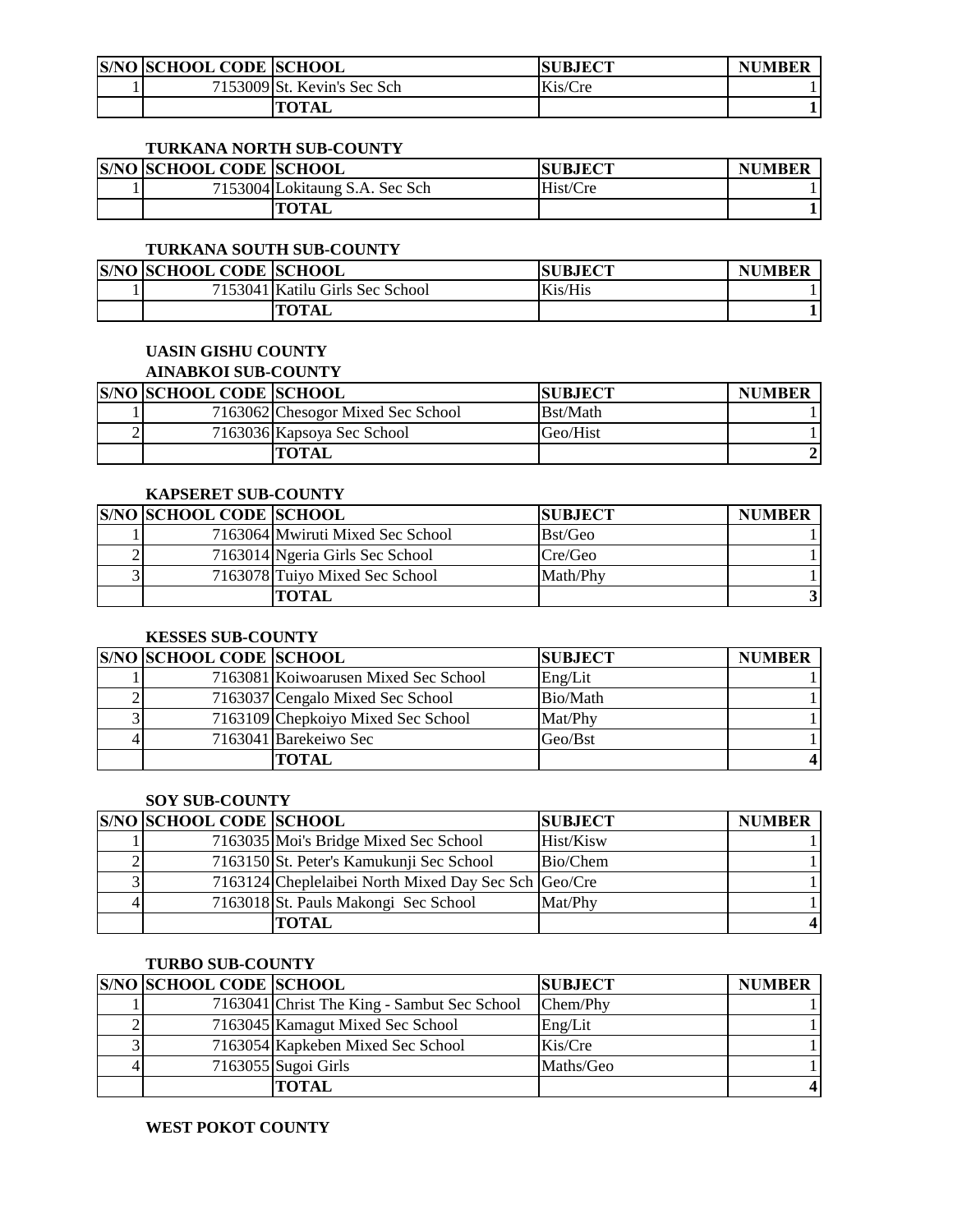#### **KIPKOMO SUB-COUNTY**

| <b>S/NO SCHOOL CODE SCHOOL</b> |                                                            | <b>SUBJECT</b> | <b>NUMBER</b> |
|--------------------------------|------------------------------------------------------------|----------------|---------------|
|                                | 7173017 ELCK Chepareria Mixed Day Sec Sch Eng/Lit, Kis/Cre |                |               |
|                                | 71730721St. Lukes Mixed Sec School - Naramam Math/Phy      |                |               |
|                                | TOTAL                                                      |                |               |

### **POKOT SOUTH SUB-COUNTY**

| <b>S/NO SCHOOL CODE SCHOOL</b> |                                      | <b>SUBJECT</b> | <b>NUMBER</b> |
|--------------------------------|--------------------------------------|----------------|---------------|
|                                | 7173065 Kapsait Mixed Day Sec School | Eng/Lit        |               |
|                                | TOTAL                                |                |               |

#### **WEST POKOT SUB-COUNTY**

| <b>S/NO SCHOOL CODE SCHOOL</b> |                                           | <b>SUBJECT</b> | <b>NUMBER</b> |
|--------------------------------|-------------------------------------------|----------------|---------------|
|                                | 7173013 St. Albert Kamito Boys Sec School | Agri/Bio       |               |
|                                | 7173129 Tilak Mixed Sec School            | Agri/Bio       |               |
|                                | 7173028 Kerenger Boys                     | Maths/Phy      |               |
|                                | TOTAL                                     |                |               |

# **WESTERN REGION AND REGION CONTROL CONTROL CONTROL CONTROL CONTROL CONTROL CONTROL CONTROL CONTROL CONTROL CONTROL**

# **BUNGOMA COUNTY BUNGOMA EAST SUB COUNTY**

| <b>S/NO SCHOOL CODE SCHOOL</b> |                                    | <b>SUBJECT</b> | <b>NUMBER</b> |
|--------------------------------|------------------------------------|----------------|---------------|
|                                | 8013003 St. Cecilia Misikhu Girls  | Math/Chem      |               |
|                                | 8013169 Friends Nambani Ss         | Kisw/Geo       |               |
|                                | 8013195 Friends Sec Sch Wabukhonyi | Math/Bst       |               |
|                                | <b>TOTAL</b>                       |                |               |

### **BUNGOMA WEST SUB COUNTY**

| <b>S/NO SCHOOL CODE SCHOOL</b> |                        | <b>SUBJECT</b> | <b>NUMBER</b> |
|--------------------------------|------------------------|----------------|---------------|
|                                | 8013008 Chwele Sec Sch | Agric/Bio      |               |
|                                | <b>TOTAL</b>           |                |               |

# **BUNGOMA NORTH SUB COUNTY**

| <b>S/NO SCHOOL CODE SCHOOL</b> |                                      | <b>ISUBJECT</b> | <b>NUMBER</b> |
|--------------------------------|--------------------------------------|-----------------|---------------|
|                                | 8013192 St. Juliana Sec Sch - Narati | Bio/Chem        |               |
|                                | 8013150 Friends School Naitiri       | Phy/Math        |               |
|                                | TOTAL                                |                 |               |

#### **KIMILILI SUB COUNTY**

| <b>S/NO SCHOOL CODE SCHOOL</b> |                                 | <b>SUBJECT</b> | <b>NUMBER</b> |
|--------------------------------|---------------------------------|----------------|---------------|
|                                | 8013081 Maeni Girls             | Bst/Geo        |               |
|                                | 8013173 Friends Kamasielo Mixed | Kisw/CRE       |               |
|                                | 8013056 Kamuside High Sch       | Bio/Agric      |               |
|                                | 8013123 Sikhendu Mixed Sec      | Eng/Lit        |               |
|                                | готан                           |                |               |

# **BUNGOMA SOUTH SUB COUNTY**

| <b>S/NO SCHOOL CODE SCHOOL</b> |                      | <b>SUBJECT</b> | <b>NUMBER</b> |
|--------------------------------|----------------------|----------------|---------------|
|                                | 8013001 Bungoma Boys | Phy/Chem       |               |
|                                | 8013115 Samova Ss    | Eng/Lit        |               |
|                                | TOTAL                |                |               |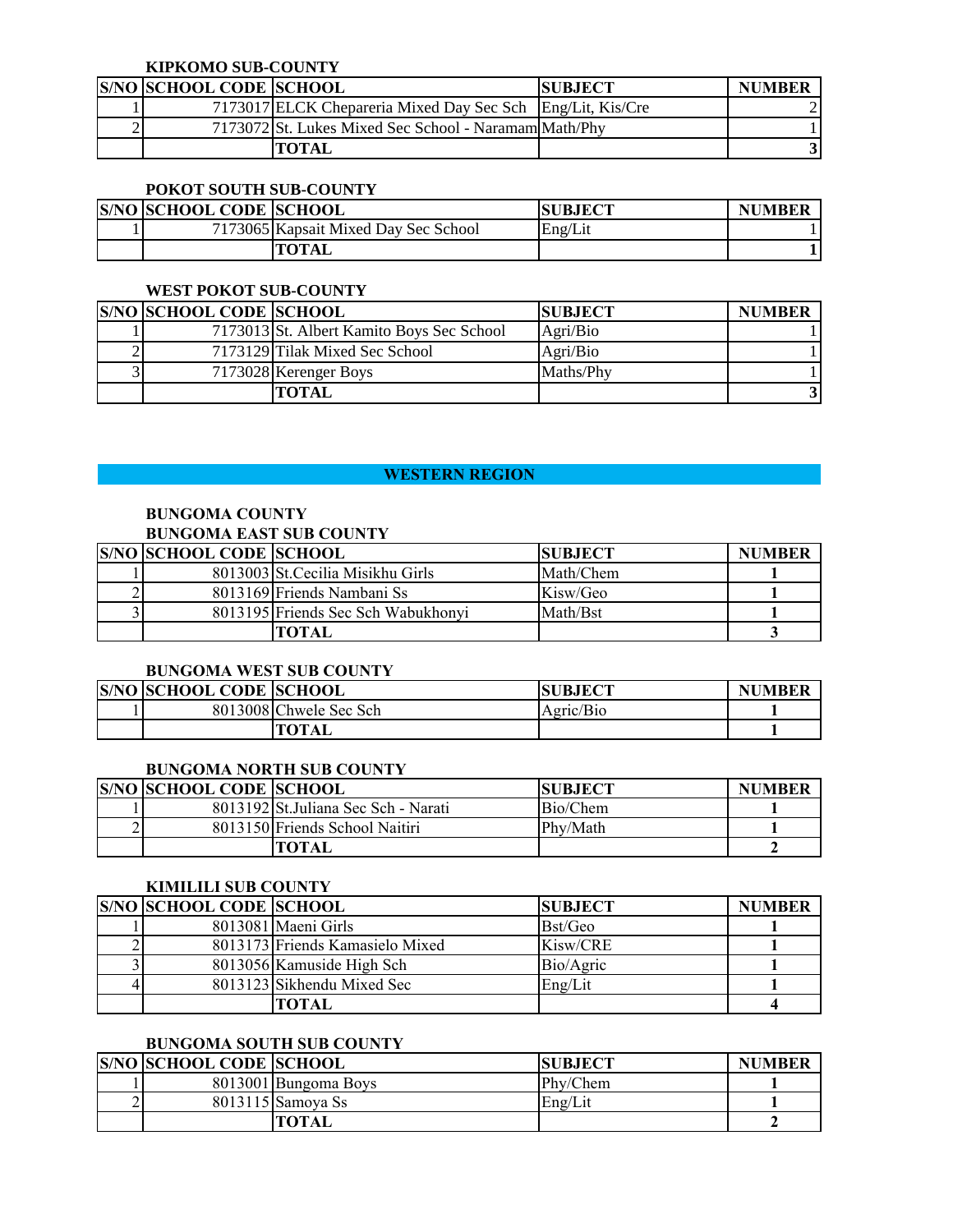### **BUMULA SUB COUNTY**

| <b>S/NO SCHOOL CODE SCHOOL</b> |                     | <b>JBJECT</b> | <b>NUMBER</b> |
|--------------------------------|---------------------|---------------|---------------|
|                                | 8013217 Khayo MMK S | Eng/Lit       |               |
|                                | <b>TOTAL</b>        |               |               |

#### **BUNGOMA CENTRAL SUB COUNTY**

| <b>S/NO SCHOOL CODE SCHOOL</b> |                                | <b>SUBJECT</b> | <b>NUMBER</b> |
|--------------------------------|--------------------------------|----------------|---------------|
|                                | 8013038 Kimalewa Sec Sch       | Bio/Agric      |               |
|                                | 8013168 Sichei Friends Sec Sch | Bio/Agric      |               |
|                                | TOTAL                          |                |               |

### **MT.ELGON SUB COUNTY**

| <b>S/NO SCHOOL CODE SCHOOL</b> |                             | <b>SUBJECT</b> | <b>NUMBER</b> |
|--------------------------------|-----------------------------|----------------|---------------|
|                                | 8033108 Moi Kaptama Sec Sch | $CRE/K$ isw    |               |
|                                | 8033003 Kibuk Girls Sec Sch | Eng/Lit        |               |
|                                | TOTAL                       |                |               |

# **KAKAMEGA COUNTY**

#### **KAKAMEGA EAST SUB COUNTY**

| <b>S/NO SCHOOL CODE SCHOOL</b> |                             | <b>SUBJECT</b> | <b>NUMBER</b> |
|--------------------------------|-----------------------------|----------------|---------------|
|                                | 8043034 Lugala Sec Sch      | Math/Bst       |               |
|                                | 8043253 Friends Shitochi Ss | Math/Chem      |               |
|                                | 8043017 Bushangala Sec Sch  | Eng/Lit        |               |
|                                | TOTAL                       |                |               |

# **KAKAMEGA SOUTH SUB COUNTY**

| <b>S/NO SCHOOL CODE SCHOOL</b> |                                      | <b>SUBJECT</b> | <b>NUMBER</b> |
|--------------------------------|--------------------------------------|----------------|---------------|
|                                | 8043019 St. Theresas Eregi Girls Sec | Eng/Lit        |               |
|                                | 8043033 Makhokho Sec Sch             | Hist/CRE       |               |
|                                | 8043378 Namatala Girls Sec           | Math/Phy       |               |
|                                | 8043254 MALINYA GIRLS                | Hist/CRE       |               |
|                                | ГОТАІ.                               |                |               |

#### **KAKAMEGA NORTH SUB COUNTY**

| <b>S/NO SCHOOL CODE SCHOOL</b> |                                    | <b>SUBJECT</b> | <b>NUMBER</b> |
|--------------------------------|------------------------------------|----------------|---------------|
|                                | 8043097 Malava Girls Sec Sch       | Bst/Geo        |               |
|                                | 8043132 Chimoroni Mixed Day        | Math/Chem      |               |
|                                | 8043022 Friend High Silungani Boys | Bio/Agric      |               |
|                                | ТОТАІ                              |                |               |

# **NAVAKHOLO SUB COUNTY**

| <b>S/NO SCHOOL CODE SCHOOL</b> |                                     | <b>ISUBJECT</b> | <b>NUMBER</b> |
|--------------------------------|-------------------------------------|-----------------|---------------|
|                                | 8043144 St. Thomas Aquinas Buchangu | Agric/Bio       |               |
|                                | 8043374 Friends Simuli Sec          | Math/Bst        |               |
|                                | ТОТАІ                               |                 |               |

### **BUTERE SUB COUNTY**

|   | <b>S/NO SCHOOL CODE SCHOOL</b> |                       | <b>SUBJECT</b> | <b>NUMBER</b> |
|---|--------------------------------|-----------------------|----------------|---------------|
|   |                                | 8083014 Inaya Sec Sch | Eng/Lit        |               |
| ∼ |                                | 8083017 Lunza Sec Sch | Bio/Chem       |               |
|   |                                | <b>TOTAL</b>          |                |               |

#### **MUMIAS SUB COUNTY**

| <b>S/NO SCHOOL CODE SCHOOL</b><br><b>SUBJECT</b> |
|--------------------------------------------------|
|--------------------------------------------------|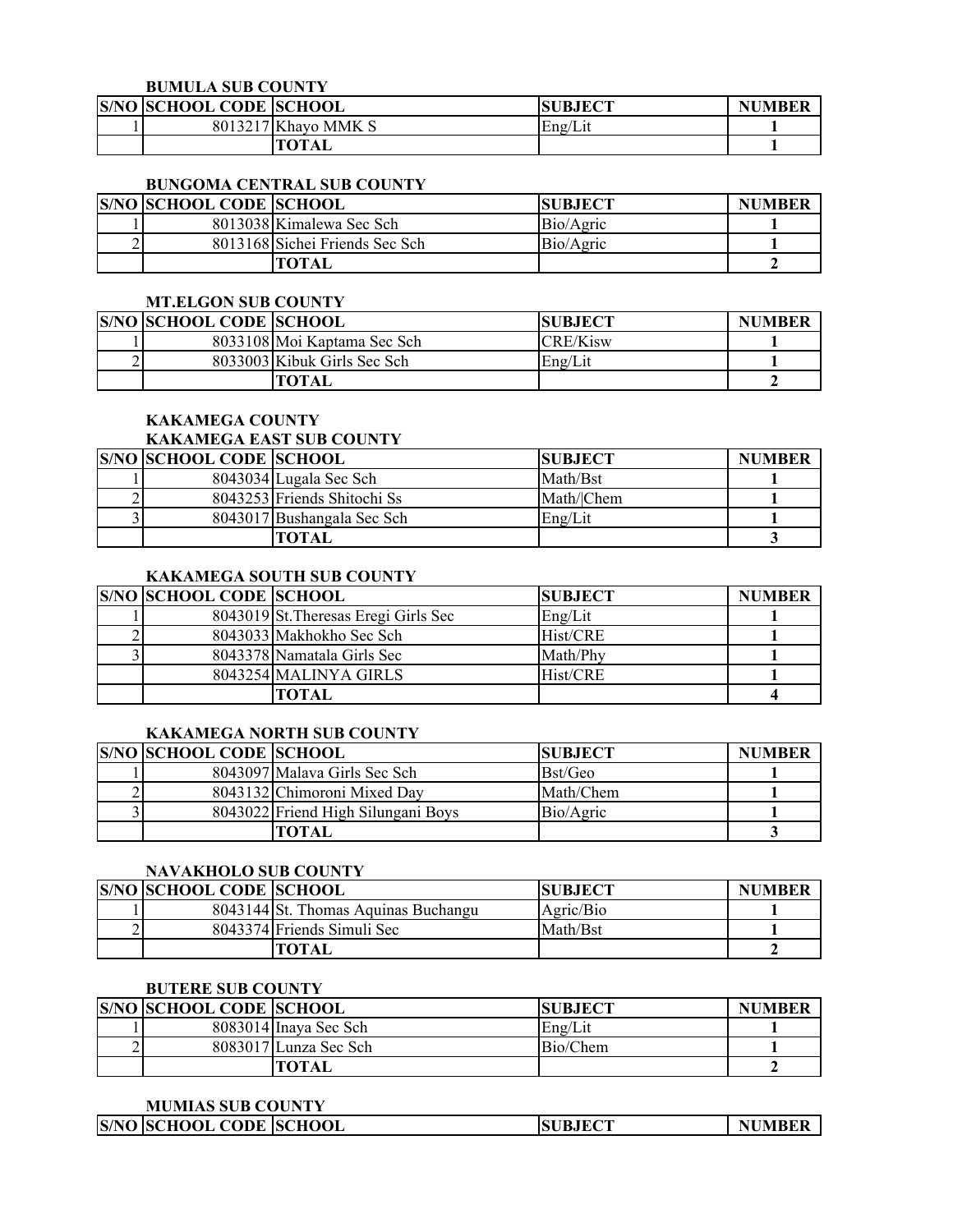|  | 8083050 Mumias Muslim Sec Sch | Eng/Lit  |  |
|--|-------------------------------|----------|--|
|  | 8083039 Lubinu Sec Sch        | Bio/Math |  |
|  | 8084191 Eluche Sec Sch        | Math/Bio |  |
|  | готаі                         |          |  |

### **MATUNGU SUB COUNTY**

| <b>S/NO SCHOOL CODE SCHOOL</b> |                                     | <b>SUBJECT</b> | <b>NUMBER</b> |
|--------------------------------|-------------------------------------|----------------|---------------|
|                                | 8083077 St. Charles Khalaba Sec Sch | Kisw/Geo       |               |
|                                | TOTAL                               |                |               |

#### **MATETE SUB COUNTY**

| <b>S/NO SCHOOL CODE SCHOOL</b> |                         | <b>JBJECT</b><br>SU | <b>NUMBER</b> |
|--------------------------------|-------------------------|---------------------|---------------|
|                                | 8053019 Kivaywa Sec Sch | Bio/Chem            |               |
|                                | <b>TOTAL</b>            |                     |               |

# **KAKAMEGA CENTRAL SUB COUNTY**

| <b>S/NO SCHOOL CODE SCHOOL</b> |                            | <b>SUBJECT</b> | <b>NUMBER</b> |
|--------------------------------|----------------------------|----------------|---------------|
|                                | 8043138 Ematetie Mixed Sec | Geo/CRE        |               |
|                                | 8043015 Mwangaza Sec       | Kisw/CRE       |               |
|                                | TOTAL                      |                |               |

#### **LIKUYANI SUB COUNTY**

| <b>S/NO SCHOOL CODE SCHOOL</b> |                                     | <b>SUBJECT</b> | <b>NUMBER</b> |
|--------------------------------|-------------------------------------|----------------|---------------|
|                                | 8053029 St Joseph Nyorotis Sec Sch  | Eng/Lit        |               |
|                                | 8053051 St Elizabeth Likuyani Girls | Bio/Agric      |               |
|                                | "OTAL                               |                |               |

# **LUGARI SUB COUNTY**

|   | <b>S/NO SCHOOL CODE SCHOOL</b> |                                 | <b>ISUBJECT</b>   | <b>NUMBER</b> |
|---|--------------------------------|---------------------------------|-------------------|---------------|
|   |                                | 8053002 Archbishop Njenga Girls | Eng/Lit, Math/Bio |               |
| ∸ |                                | 8053055 Manyonyi Sec Sch        | Eng/Lit           |               |
|   |                                | TOTAL                           |                   |               |

# **VIHIGA COUNTY**

### **SABATIA SUBCOUNTY S/NO SCHOOL CODE SCHOOL**<br> **SUBJECT NUMBER**<br> **EXPLORE EXPLORE NUMBER**<br> **EXPLORE EXPLORE EXPLORE EXPLORE EXPLORE EXPLORE** 1 8073011 Friends Sch Mbale Hist/CRE 1 2 8073073 Mukingi Sec Sch Math/Chem **1** 3 8073080 Ikobero Girls Sec Kisw/Geo **1** 1 4 8073003 Chavakali Sec Sch Kisw/CRE **1 TOTAL 4**

### **HAMISI SUB COUNTY**

| <b>S/NO SCHOOL CODE SCHOOL</b> |                              | <b>SUBJECT</b> | <b>NUMBER</b> |
|--------------------------------|------------------------------|----------------|---------------|
|                                | 8073106 Gimarian Sec Sch     | Math/Bst       |               |
|                                | 8073022 Friends Kaimosi Boys | Math/Geo       |               |
|                                | 8073061 Gisambai             | Hist/CRE       |               |
|                                | 8073077 Ivola Sec Sch        | Eng/Lit        |               |
|                                | 8073005 Kaimosi Girls sec    | Bst/Geo        |               |
|                                | FOTAL                        |                |               |

#### **LUANDA SUB COUNTY**

| S/NO | <b>ISCHOOL</b>           | <b>SUBJECTS</b> | UMBER<br>NI |
|------|--------------------------|-----------------|-------------|
|      | 8073046 Hobunaka Sec Sch | Bio/Chem        |             |
|      | <b>TOTAL</b>             |                 |             |